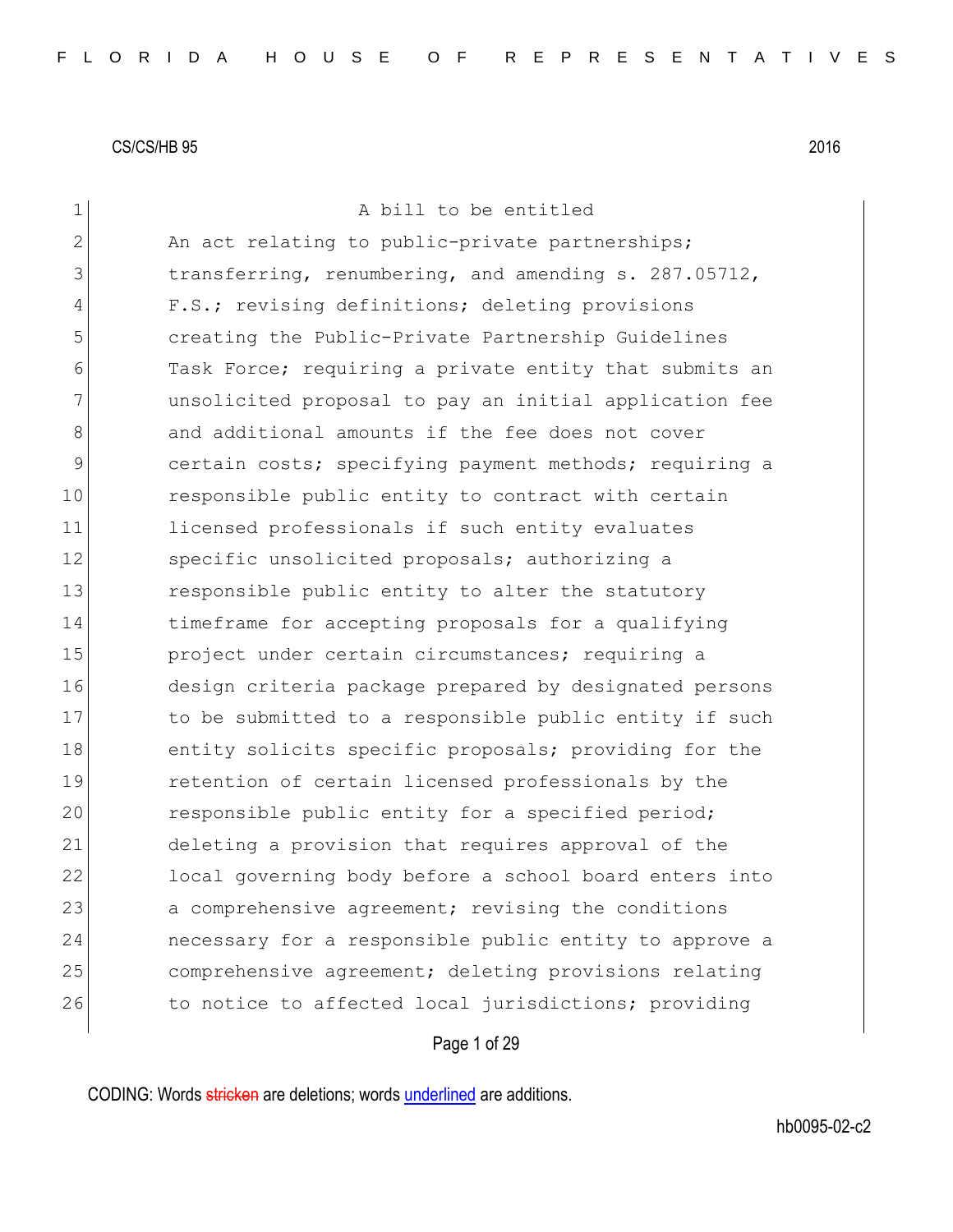Page 2 of 29 27 that fees imposed by a private entity must be applied 28 as set forth in the comprehensive agreement; 29 authorizing a negotiated portion of revenues from fee-30 generating uses to be returned to the responsible 31 public entity; restricting provisions in financing 32 agreements that could result in a responsible public 33 entity's losing ownership of real or tangible personal 34 property; deleting a provision that required a 35 responsible public entity to comply with specific 36 financial obligations; providing duties of the 37 Department of Management Services relating to 38 comprehensive agreements; revising provisions relating 39 to construction of the act; providing an effective 40 date. 41 42 Be It Enacted by the Legislature of the State of Florida: 43 44 Section 1. Section 287.05712, Florida Statutes, is 45 transferred, renumbered as section 255.065, Florida Statutes, 46 and amended to read: 47 255.065 287.05712 Public-private partnerships. 48 (1) DEFINITIONS.—As used in this section, the term: 49 (a) "Affected local jurisdiction" means a county, 50 municipality, or special district in which all or a portion of a 51 qualifying project is located. 52 (b) "Develop" means to plan, design, finance, lease,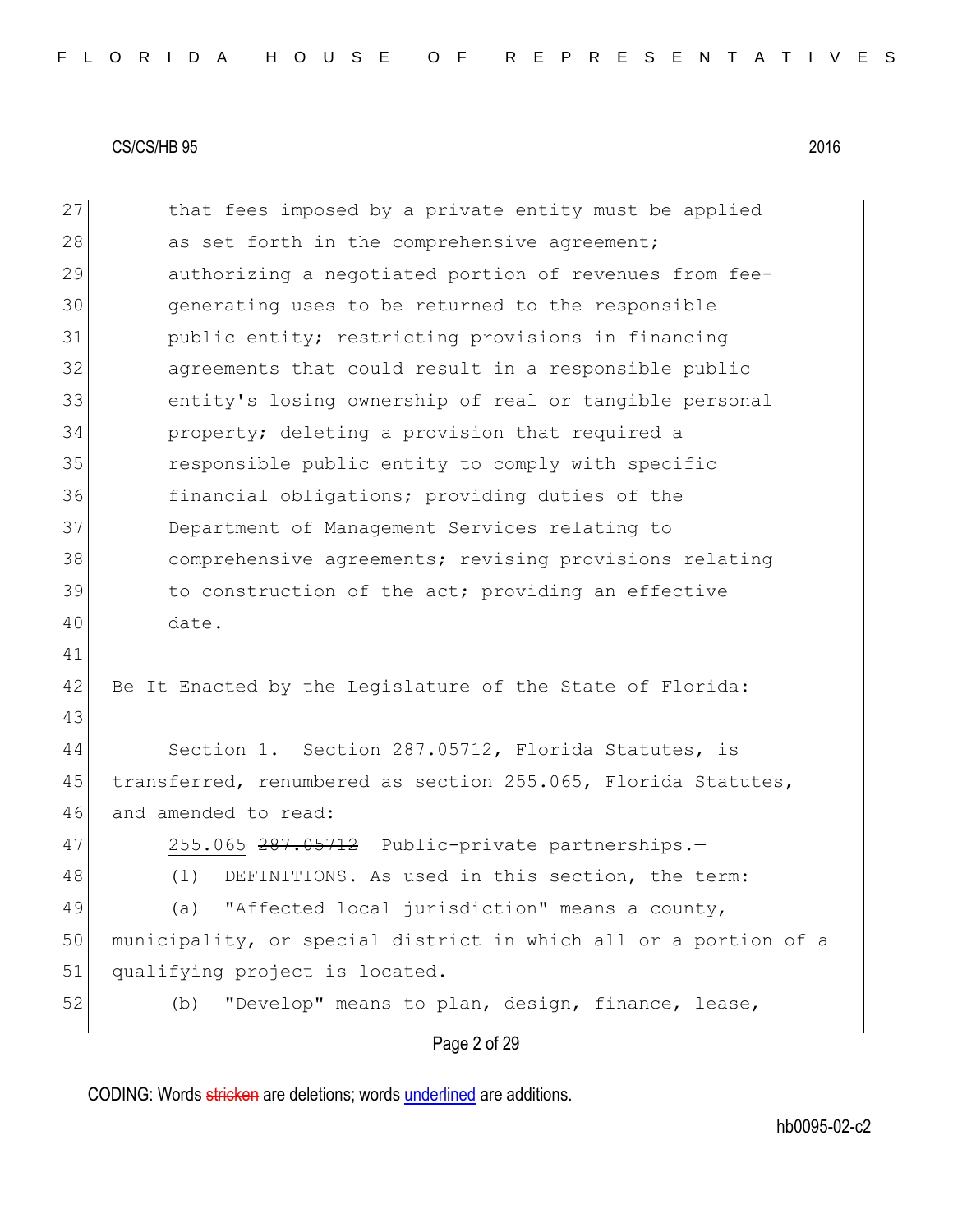53 acquire, install, construct, or expand.

54 (c) "Fees" means charges imposed by the private entity of 55 a qualifying project for use of all or a portion of such 56 qualifying project pursuant to a comprehensive agreement.

57 (d) "Lease payment" means any form of payment, including a 58 land lease, by a public entity to the private entity of a 59 qualifying project for the use of the project.

60 (e) "Material default" means a nonperformance of its 61 duties by the private entity of a qualifying project which  $62$  jeopardizes adequate service to the public from the project.

63 (f) "Operate" means to finance, maintain, improve, equip, 64 modify, or repair.

65 (g) "Private entity" means any natural person, 66 corporation, general partnership, limited liability company, 67 limited partnership, joint venture, business trust, public 68 benefit corporation, nonprofit entity, or other private business 69 entity.

 (h) "Proposal" means a plan for a qualifying project with detail beyond a conceptual level for which terms such as fixing costs, payment schedules, financing, deliverables, and project 73 schedule are defined.

74 (i) "Qualifying project" means:

75 1. A facility or project that serves a public purpose, 76 including, but not limited to, any ferry or mass transit 77 facility, vehicle parking facility, airport or seaport facility, 78 rail facility or project, fuel supply facility, oil or gas

## Page 3 of 29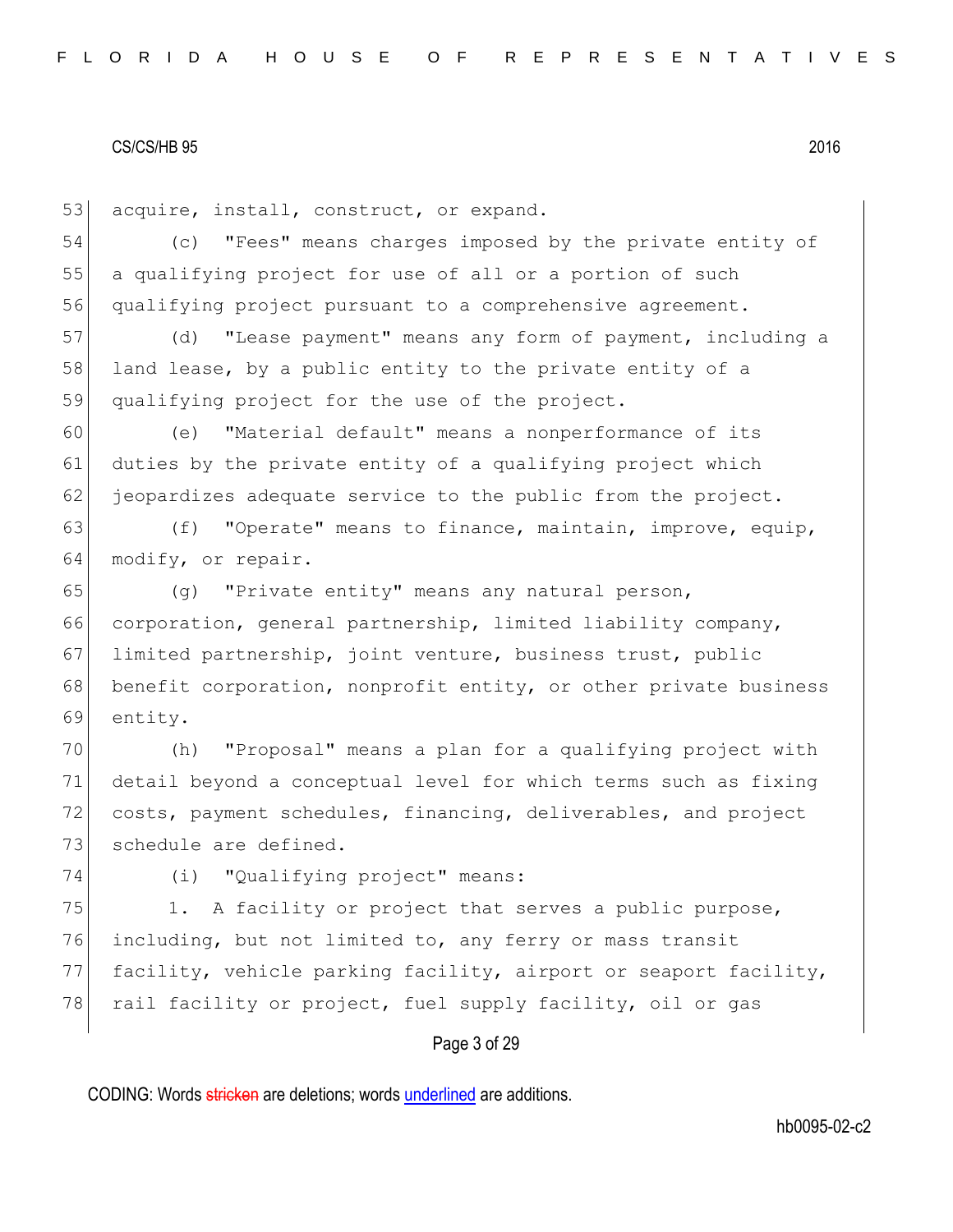79 pipeline, medical or nursing care facility, recreational 80 facility, sporting or cultural facility, or educational facility 81 or other building or facility that is used or will be used by a 82 public educational institution, or any other public facility or 83 infrastructure that is used or will be used by the public at 84 large or in support of an accepted public purpose or activity;

85 2. An improvement, including equipment, of a building that 86 will be principally used by a public entity or the public at 87 large or that supports a service delivery system in the public 88 sector;

89 3. A water, wastewater, or surface water management 90 facility or other related infrastructure; or

91 4. Notwithstanding any provision of this section, for 92 projects that involve a facility owned or operated by the 93 governing board of a county, district, or municipal hospital or 94 health care system, or projects that involve a facility owned or 95 operated by a municipal electric utility, only those projects 96 that the governing board designates as qualifying projects 97 pursuant to this section.

98  $(j)$  "Responsible public entity" means a county, 99 municipality, school district, special district board, or any 100 other political subdivision of the state; a public body 101 corporate and politic; or a regional entity that serves a public 102 purpose and is authorized to develop or operate a qualifying 103 project.

104 (k) "Revenues" means the income, earnings, user fees,

Page 4 of 29

CODING: Words stricken are deletions; words underlined are additions.

hb0095-02-c2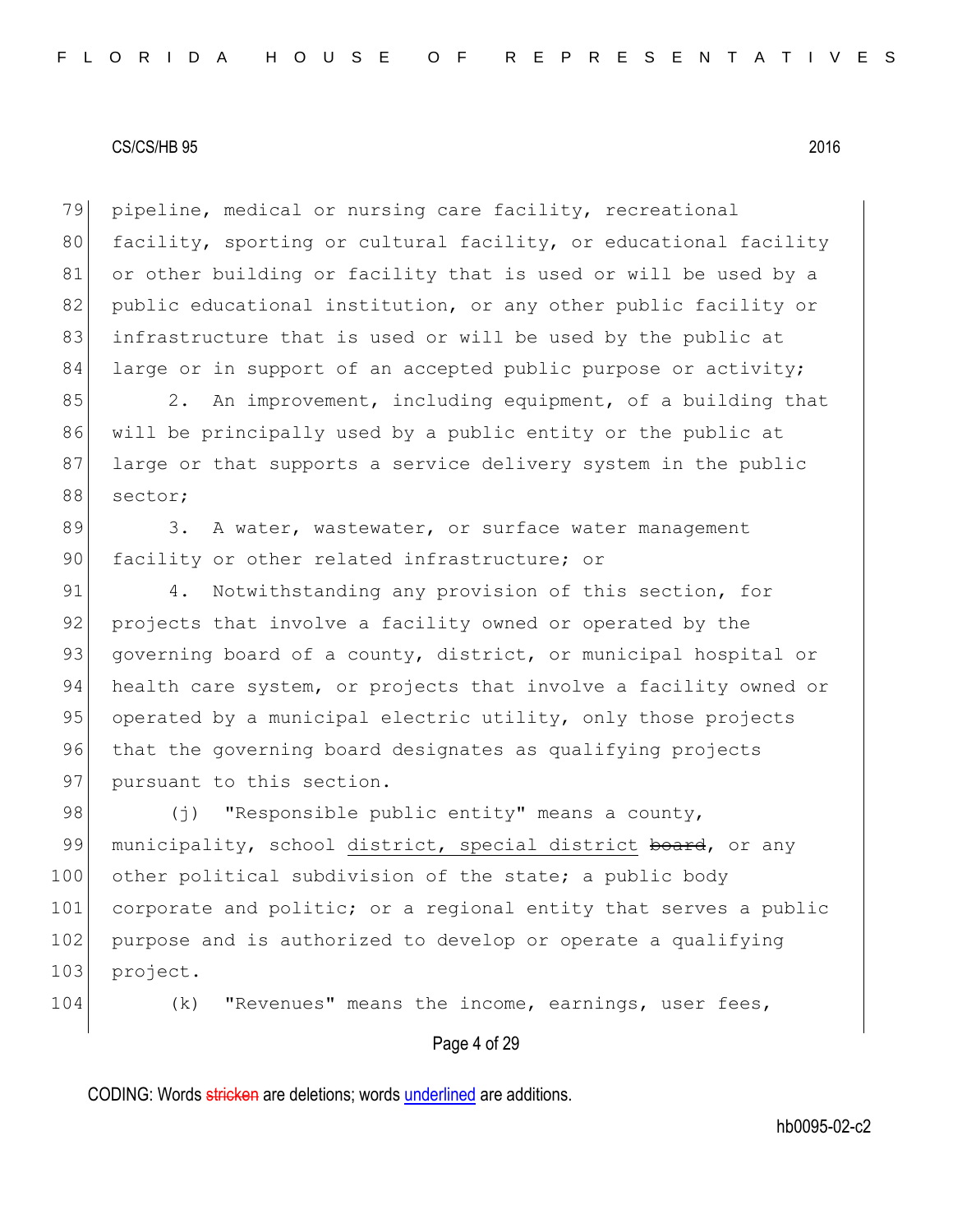105 lease payments, or other service payments relating to the 106 development or operation of a qualifying project, including, but 107 not limited to, money received as grants or otherwise from the 108 Federal Government, a public entity, or an agency or 109 instrumentality thereof in aid of the qualifying project.

110 (l) "Service contract" means a contract between a 111 responsible public entity and the private entity which defines 112 the terms of the services to be provided with respect to a 113 qualifying project.

 (2) LEGISLATIVE FINDINGS AND INTENT.—The Legislature finds that there is a public need for the construction or upgrade of facilities that are used predominantly for public purposes and that it is in the public's interest to provide for the 118 construction or upgrade of such facilities.

119 (a) The Legislature also finds that:

120 1. There is a public need for timely and cost-effective 121 acquisition, design, construction, improvement, renovation, 122 expansion, equipping, maintenance, operation, implementation, or 123 installation of projects serving a public purpose, including 124 educational facilities, transportation facilities, water or 125 wastewater management facilities and infrastructure, technology 126 infrastructure, roads, highways, bridges, and other public 127 infrastructure and government facilities within the state which 128 serve a public need and purpose, and that such public need may 129 not be wholly satisfied by existing procurement methods. 130 2. There are inadequate resources to develop new

### Page 5 of 29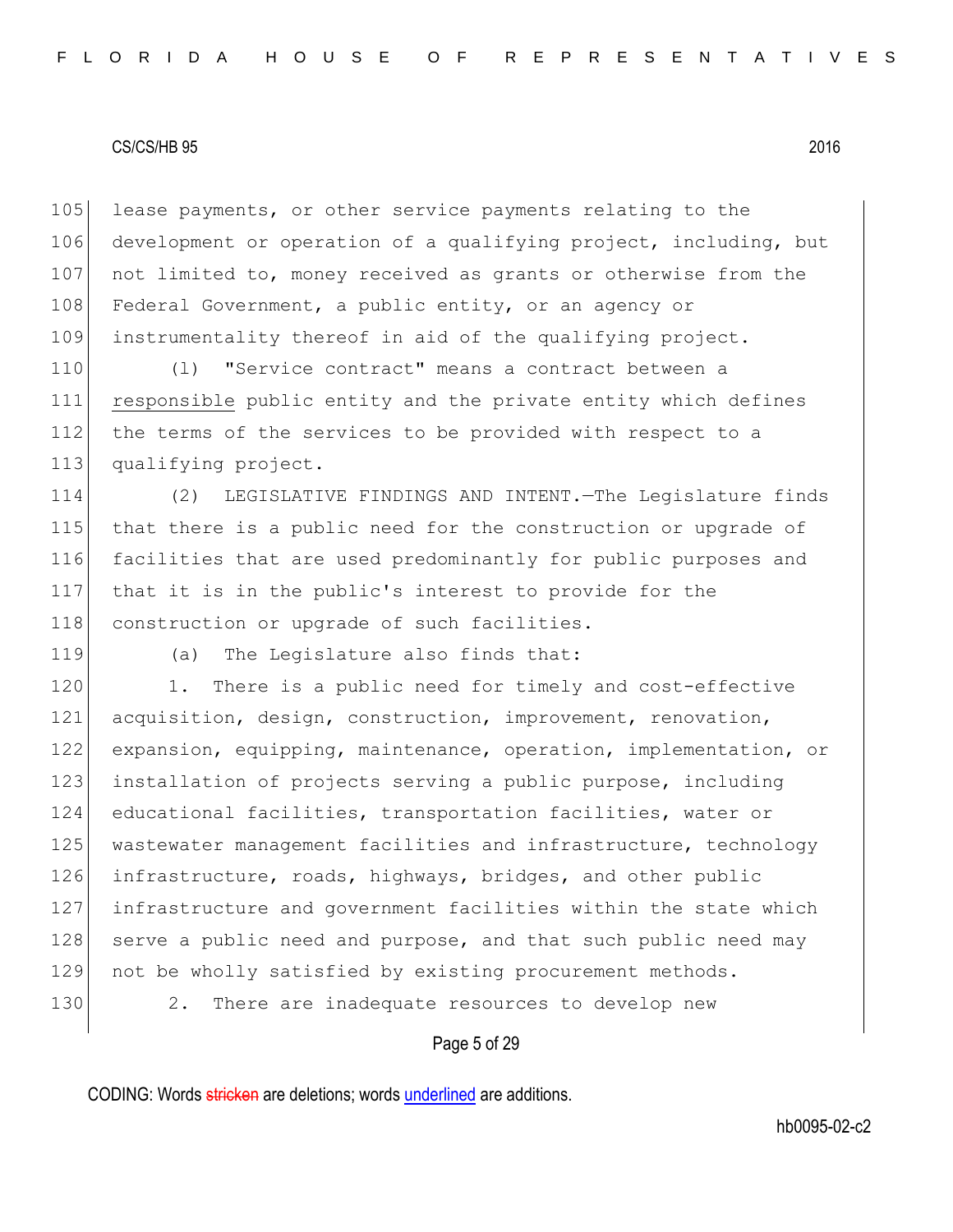131 educational facilities, transportation facilities, water or 132 wastewater management facilities and infrastructure, technology 133 infrastructure, roads, highways, bridges, and other public 134 infrastructure and government facilities for the benefit of 135 residents of this state, and that a public-private partnership 136 has demonstrated that it can meet the needs by improving the 137 schedule for delivery, lowering the cost, and providing other 138 benefits to the public.

139 3. There may be state and federal tax incentives that 140 promote partnerships between public and private entities to 141 develop and operate qualifying projects.

142 4. A procurement under this section serves the public 143 purpose of this section if such procurement facilitates the 144 timely development or operation of a qualifying project.

145 (b) It is the intent of the Legislature to encourage 146 investment in the state by private entities; to facilitate 147 various bond financing mechanisms, private capital, and other 148 funding sources for the development and operation of qualifying 149 projects, including expansion and acceleration of such financing 150 to meet the public need; and to provide the greatest possible 151 flexibility to public and private entities contracting for the 152 provision of public services.

153 **(3) PUBLIC-PRIVATE PARTNERSHIP GUIDELINES TASK FORCE.**  $154$  (a) There is created the Partnership for Public Facilities 155| and Infrastructure Act Guidelines Task Force for the purpose of 156 recommending quidelines for the Legislature to conside

Page 6 of 29

CODING: Words stricken are deletions; words underlined are additions.

hb0095-02-c2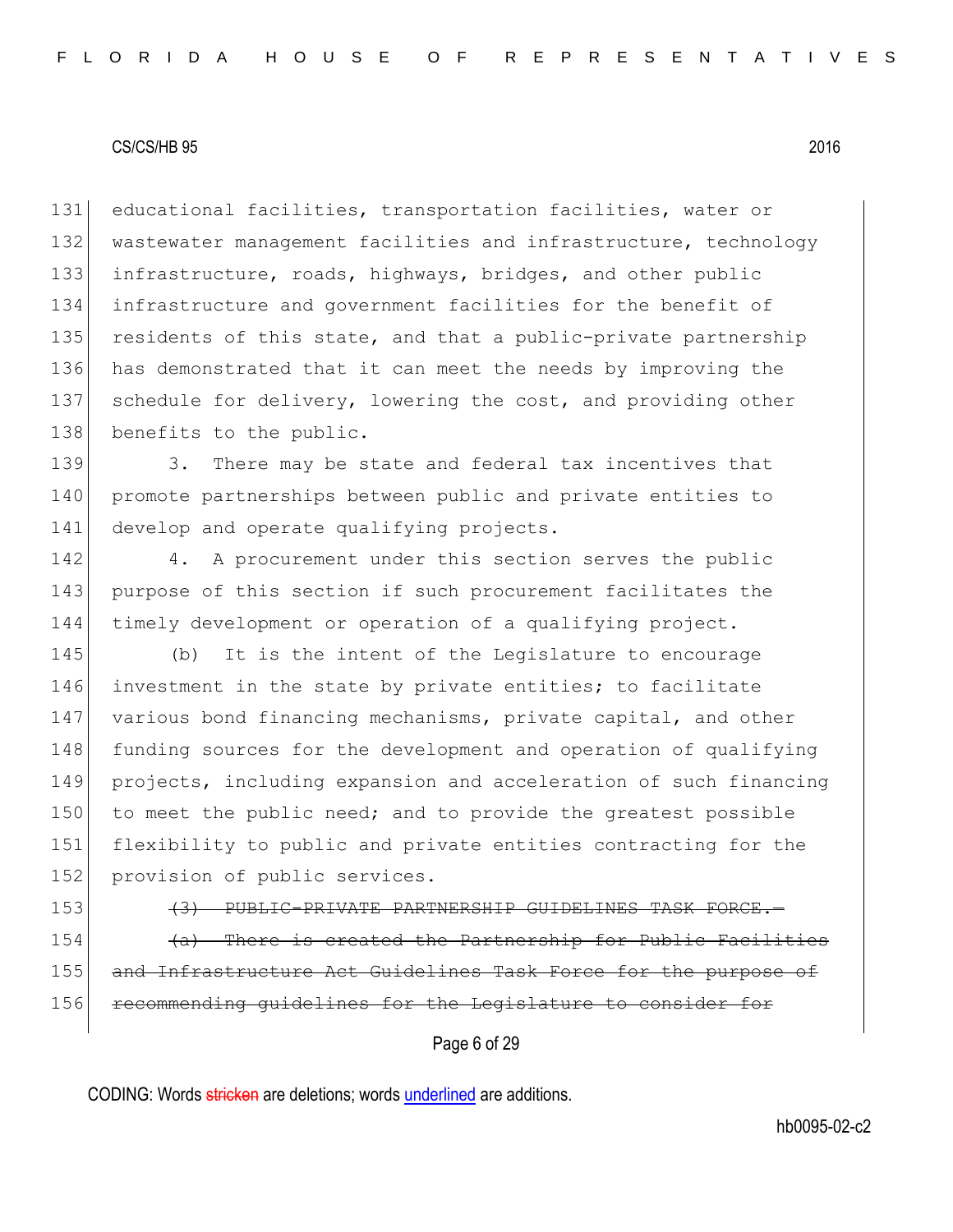157 purposes of creating a uniform process for establishing public-158 private partnerships, including the types of factors responsible 159 public entities should review and consider when processing 160 requests for public-private partnership projects pursuant  $161$  this section.  $162$  (b) The task force shall be composed of seven members,  $163$  follows: 164 1. The Secretary of Management Services or his or her 165 designee, who shall serve as chair of the task force. 166  $\overline{2.}$  Six members appointed by the Governor, as follows: 167 a. One county government official. 168 b. One municipal government official. 169 c. One district school board member. 170 d. Three representatives of the business community. 171  $\left\{\left(e\right)\right\}$  Task force members must be appointed by July 31, 2013. 172 By August 31, 2013, the task force shall meet to establish 173 procedures for the conduct of its business and to elect a vice 174 chair. The task force shall meet at the call of the chair.  $A$ 175 majority of the members of the task force constitutes a quorum, 176 and a quorum is necessary for the purpose of voting on any 177 action or recommendation of the task force. All meetings shall 178 be held in Tallahassee, unless otherwise decided by the task 179 force, and then no more than two such meetings may be held in 180 other locations for the purpose of taking public testimony. 181 Administrative and technical support shall be provided by the 182 department. Task force members shall serve without compensation

Page 7 of 29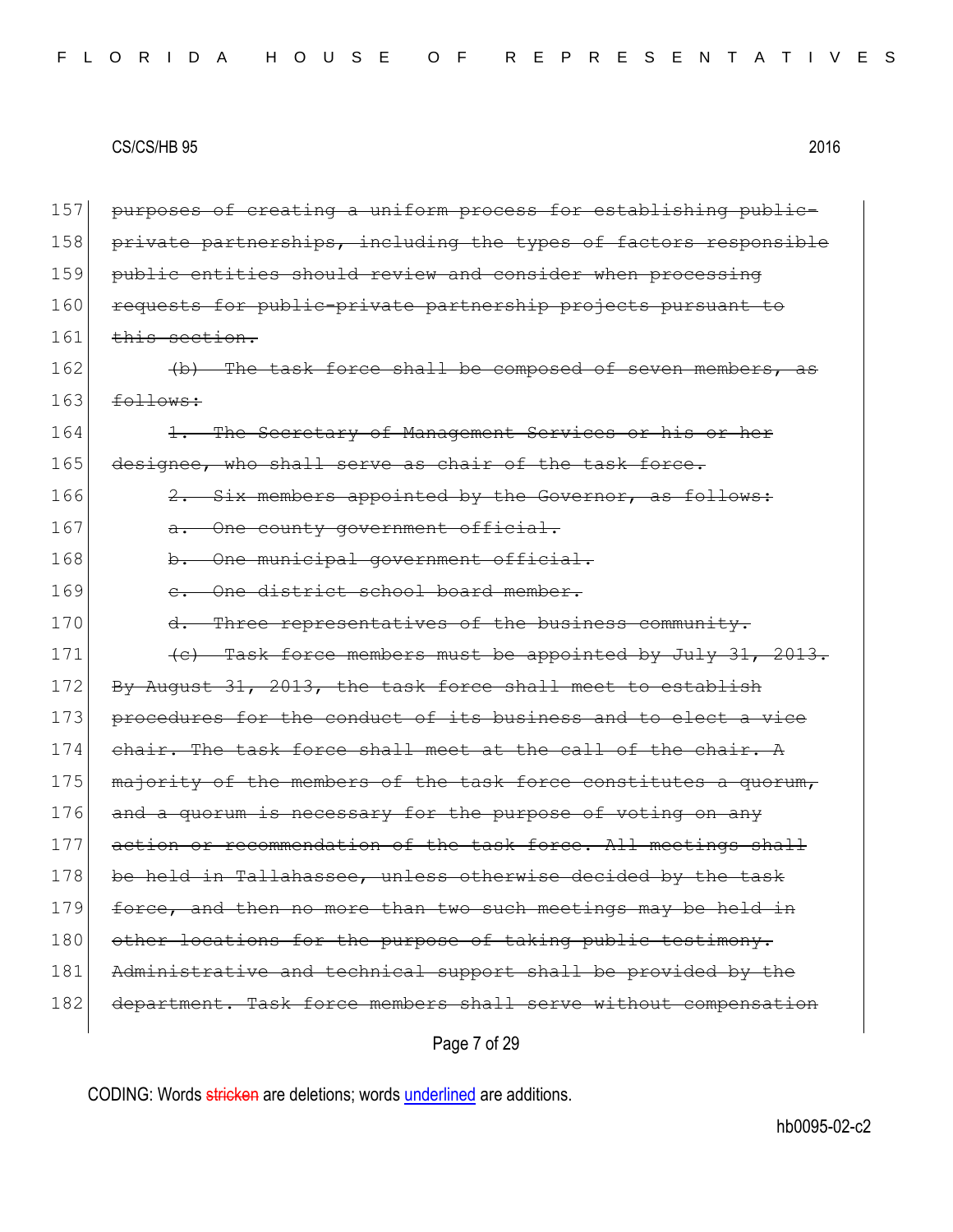| 183 | and are not entitled to reimbursement for per diem or travel          |
|-----|-----------------------------------------------------------------------|
| 184 | expenses.                                                             |
| 185 | <u>In reviewing public-private partnerships and</u><br>$\overline{a}$ |
| 186 | developing recommendations, the task force must consider:             |
| 187 | 1. Opportunities for competition through public notice and            |
| 188 | the availability of representatives of the responsible public         |
| 189 | entity to meet with private entities considering a proposal.          |
| 190 | 2. Reasonable criteria for choosing among competing                   |
| 191 | proposals.                                                            |
| 192 | Suggested timelines for selecting proposals and                       |
| 193 | negotiating an interim or comprehensive agreement.                    |
| 194 | 4. If an accelerated selection and review and                         |
| 195 | documentation timelines should be considered for proposals            |
| 196 | involving a qualifying project that the responsible public            |
| 197 | entity deems a priority.                                              |
| 198 | 5. Procedures for financial review and analysis which, at             |
| 199 | a minimum, include a cost-benefit analysis, an assessment of          |
| 200 | opportunity cost, and consideration of the results of all             |
| 201 | studies and analyses related to the proposed qualifying project.      |
| 202 | 6. The adequacy of the information released when seeking              |
| 203 | competing proposals and providing for the enhancement of that         |
| 204 | information, if deemed necessary, to encourage competition.           |
| 205 | Current exemptions from public records and public                     |
| 206 | meetings requirements, if any changes to those exemptions are         |
| 207 | necessary, or if any new exemptions should be created in order        |
| 208 | to maintain the confidentiality of financial and proprietary          |
|     | Page 8 of 29                                                          |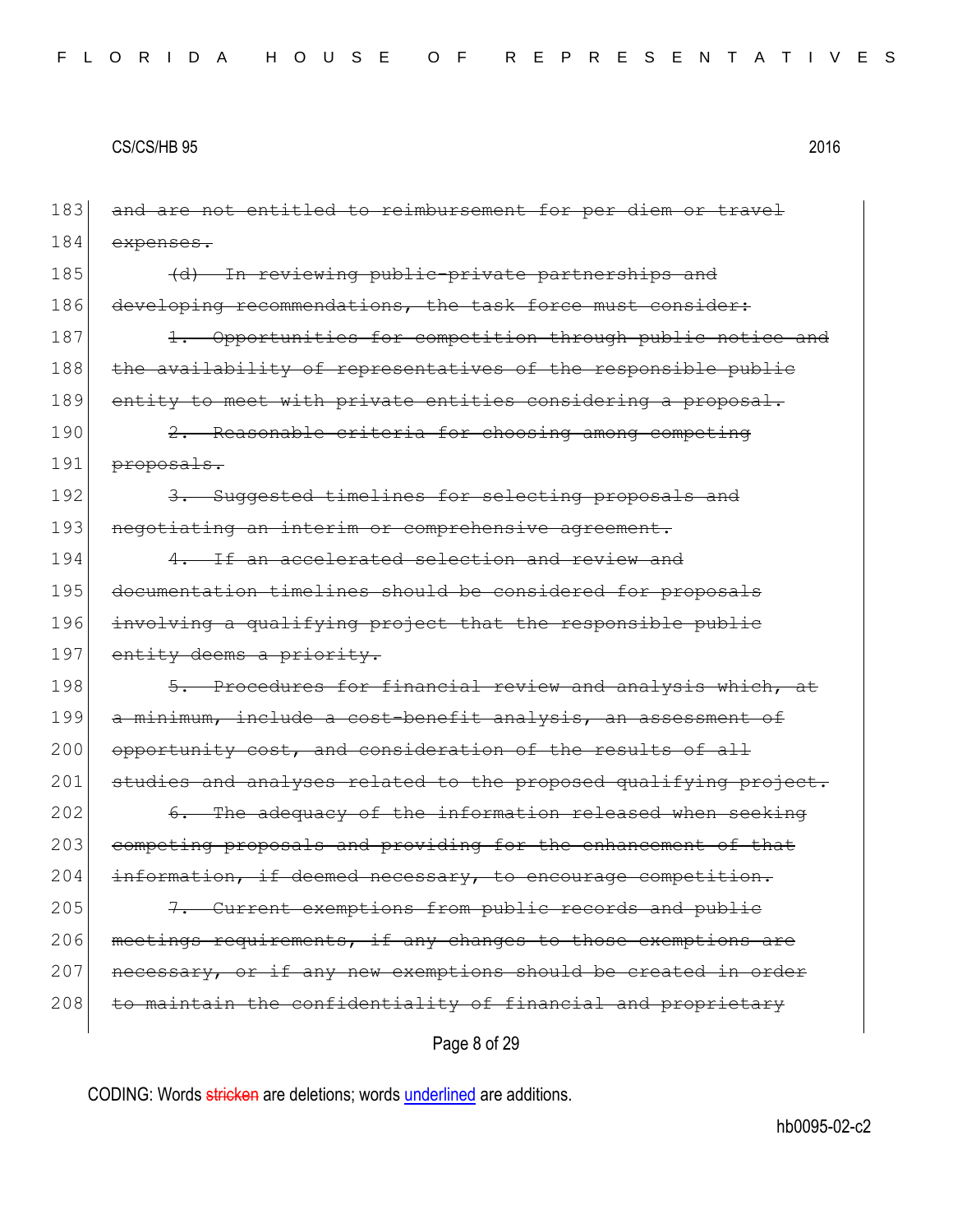209 information received as part of an unsolicited proposal. 210 8. Recommendations regarding the authority of the 211 responsible public entity to engage the services of qualified 212 professionals, which may include a Florida-registered 213 professional or a certified public accountant, not otherwise 214 employed by the responsible public entity, to provide an  $215$  independent analysis regarding the specifics, advantages, 216 disadvantages, and long-term and short-term costs of a request  $217$  by a private entity for approval of a qualifying project, unless  $218$  the governing body of the public entity determines that such 219 analysis should be performed by employees of the public entity.  $220$  (e) The task force must submit a final report of its

221 recommendations to the Governor, the President of the Senate, 222 and the Speaker of the House of Representatives by July 1, 2014.

 $223$   $(f)$  The task force is terminated December 31, 2014. The 224 establishment of guidelines pursuant to this section or the 225 adoption of such quidelines by a responsible public entity is 226 not required for such entity to request or receive proposals for  $227$  a qualifying project or to enter into a comprehensive agreement 228 for a qualifying project. A responsible public entity may adopt 229 guidelines so long as such guidelines are not inconsistent with  $230$  this section.

231 (3)<del>(4)</del> PROCUREMENT PROCEDURES.—A responsible public entity 232 may receive unsolicited proposals or may solicit proposals for a 233| qualifying project projects and may thereafter enter into a 234 comprehensive an agreement with a private entity, or a

Page 9 of 29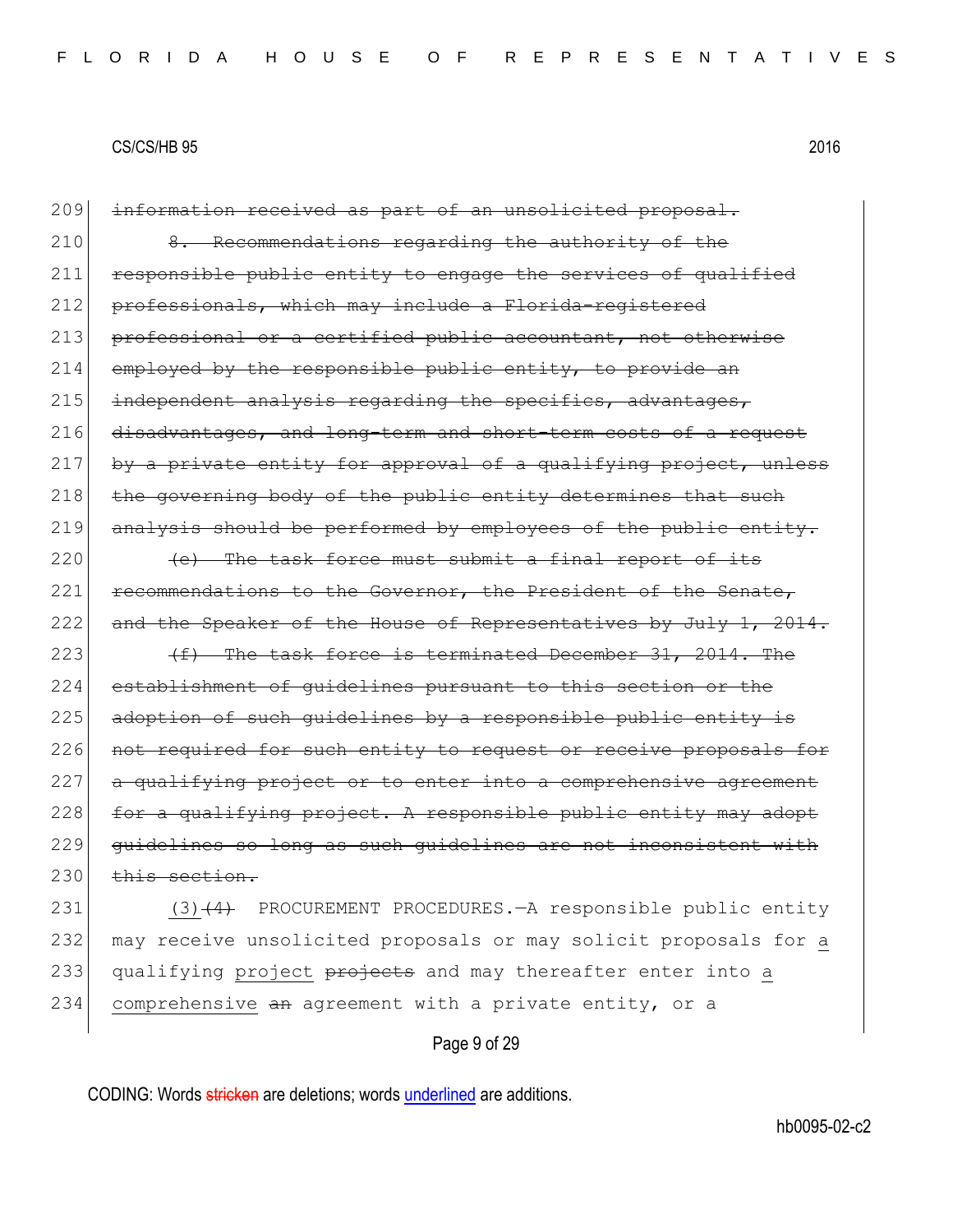235 consortium of private entities, for the building, upgrading, 236 operating, ownership, or financing of facilities.

237 (a)1. The responsible public entity may establish a 238 reasonable application fee for the submission of an unsolicited 239 proposal under this section.

240 2. A private entity that submits an unsolicited proposal 241 to a responsible public entity must concurrently pay an initial 242 application fee, as determined by the responsible public entity. 243 Payment must be made by cash, cashier's check, or other 244 noncancelable instrument. Personal checks may not be accepted.

245 3. If the initial application fee does not cover the 246 responsible public entity's costs to evaluate the unsolicited 247 proposal, the responsible public entity must request in writing 248 the additional amounts required. The private entity must pay the 249 requested additional amounts within 30 days after receipt of the 250 notice. The responsible public entity may stop its review of the 251 unsolicited proposal if the private entity fails to pay the 252 additional amounts.

253 4. If the responsible public entity does not evaluate the 254 unsolicited proposal, the responsible public entity must return 255 the application fee The fee must be sufficient to pay the costs  $256$  of evaluating the proposal. The responsible public entity may 257 engage the services of a private consultant to assist in the 258 evaluation.

259 5. If the responsible public entity evaluates an 260 unsolicited proposal involving architecture, engineering, or

Page 10 of 29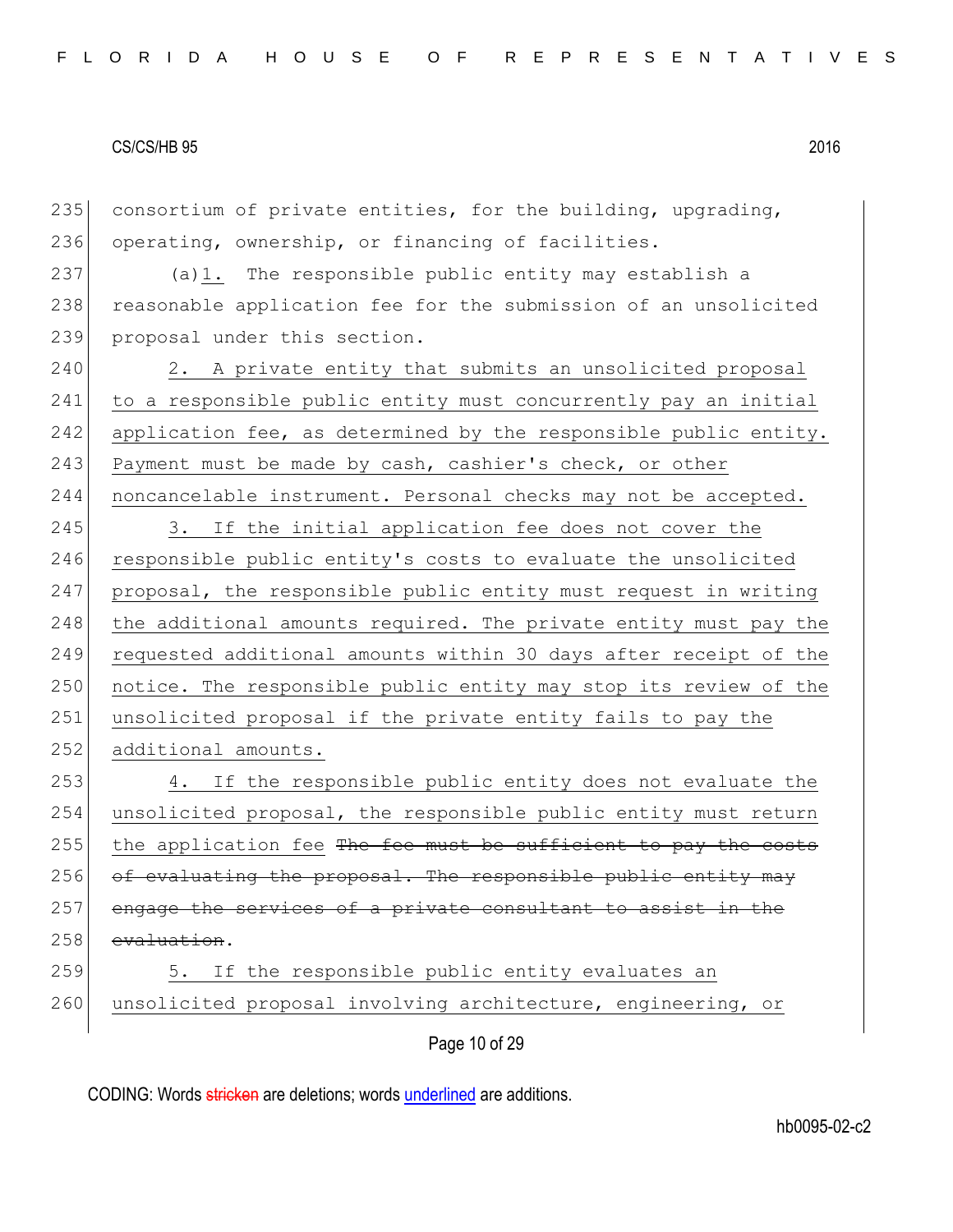261 landscape architecture, the responsible public entity must 262 require an architect, an engineer, or a landscape architect 263 licensed in this state and qualified to perform the review, to 264 review and evaluate the design and construction proposed by the 265 initial or subsequent proposers to ensure that material quality 266 standards, interior space utilization, budget estimates, design 267 and construction schedules, and sustainable design and 268 construction standards are consistent with the requirements for 269 public projects. The licensed professional who reviews and 270 evaluates the unsolicited proposal shall be retained to advise 271 the responsible public entity through completion of the design 272 and construction of the qualifying project.

273 (b) The responsible public entity may request a proposal 274 from private entities for a qualifying public-private project 275  $\sigma$ , if the responsible public entity receives an unsolicited 276 proposal for a qualifying public-private project and the 277 responsible public entity intends to enter into a comprehensive 278 agreement for the project described in the such unsolicited 279 proposal, the responsible public entity shall publish notice in 280 the Florida Administrative Register and a newspaper of general 281 circulation at least once a week for 2 weeks stating that the 282 responsible public entity has received a proposal and will 283 accept other proposals for the same project. The timeframe 284 | within which the responsible public entity may accept other 285 proposals shall be determined by the responsible public entity 286 on a project-by-project basis based upon the complexity of the

## Page 11 of 29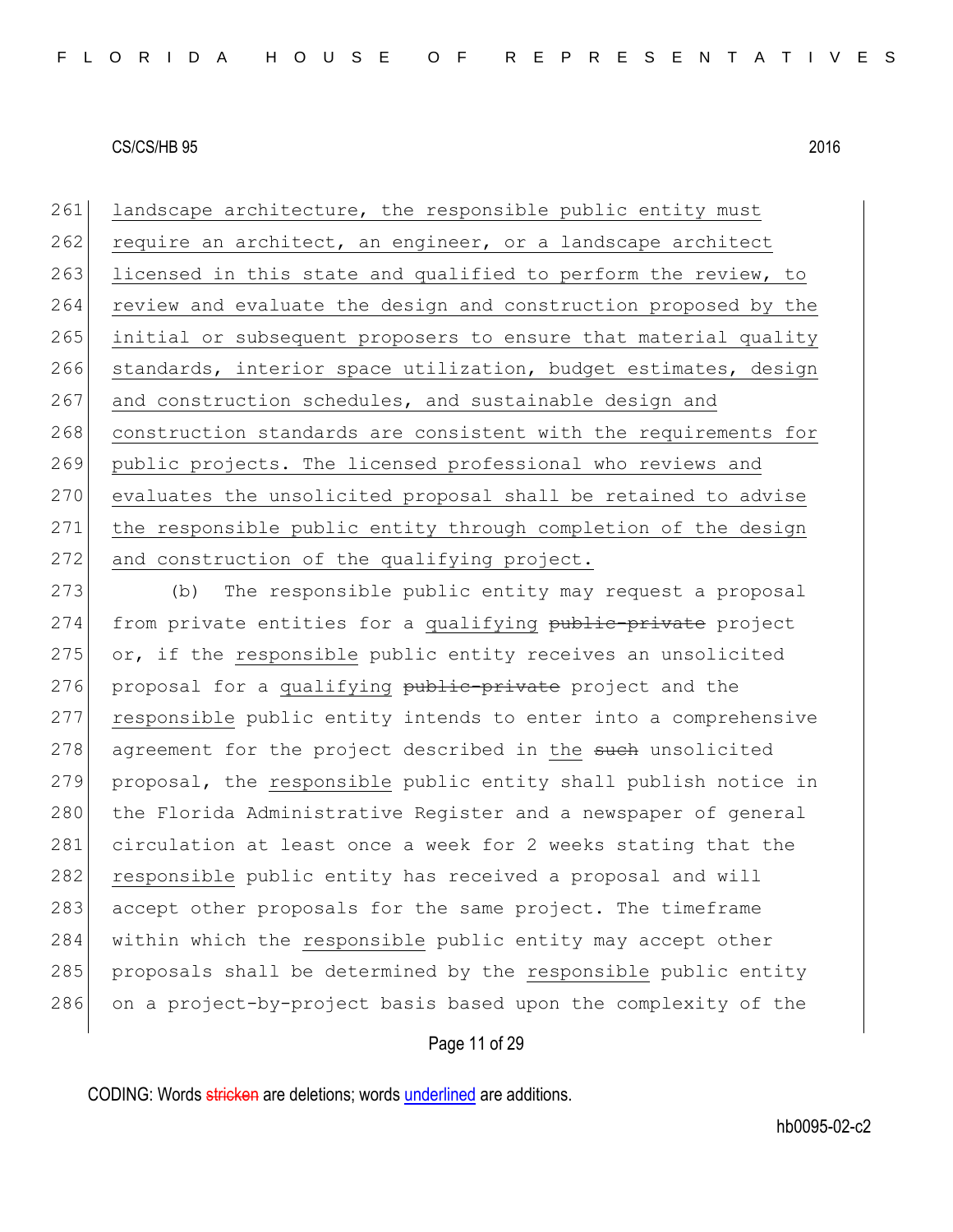287 qualifying project and the public benefit to be gained by 288 allowing a longer or shorter period of time within which other 289 proposals may be received; however, the timeframe for allowing 290 other proposals must be at least 21 days, but no more than 120 291 days, after the initial date of publication. If approved by a 292 majority vote of the responsible public entity's governing body, 293 the responsible public entity may alter the timeframe for 294 accepting proposals to more adequately suit the needs of the 295 qualifying project. A copy of the notice must be mailed to each 296 local government in the affected area.

 (c) If the solicited qualifying project provided in 298 paragraph (b) includes design work, the solicitation must include a design criteria package prepared by an architect, an engineer, or a landscape architect licensed in this state which is sufficient to allow private entities to prepare a bid or a response. The design criteria package must provide reasonably specific criteria for the qualifying project, such as the legal description of the site, with survey information; interior space 305 requirements; material quality standards; schematic layouts and 306 conceptual design criteria for the qualifying project; cost or budget estimates; design and construction schedules; and site development and utility requirements. The licensed design professional who prepares the design criteria package shall be 310 retained to advise the responsible public entity through completion of the design and construction of the qualifying project A responsible public entity that is a school

Page 12 of 29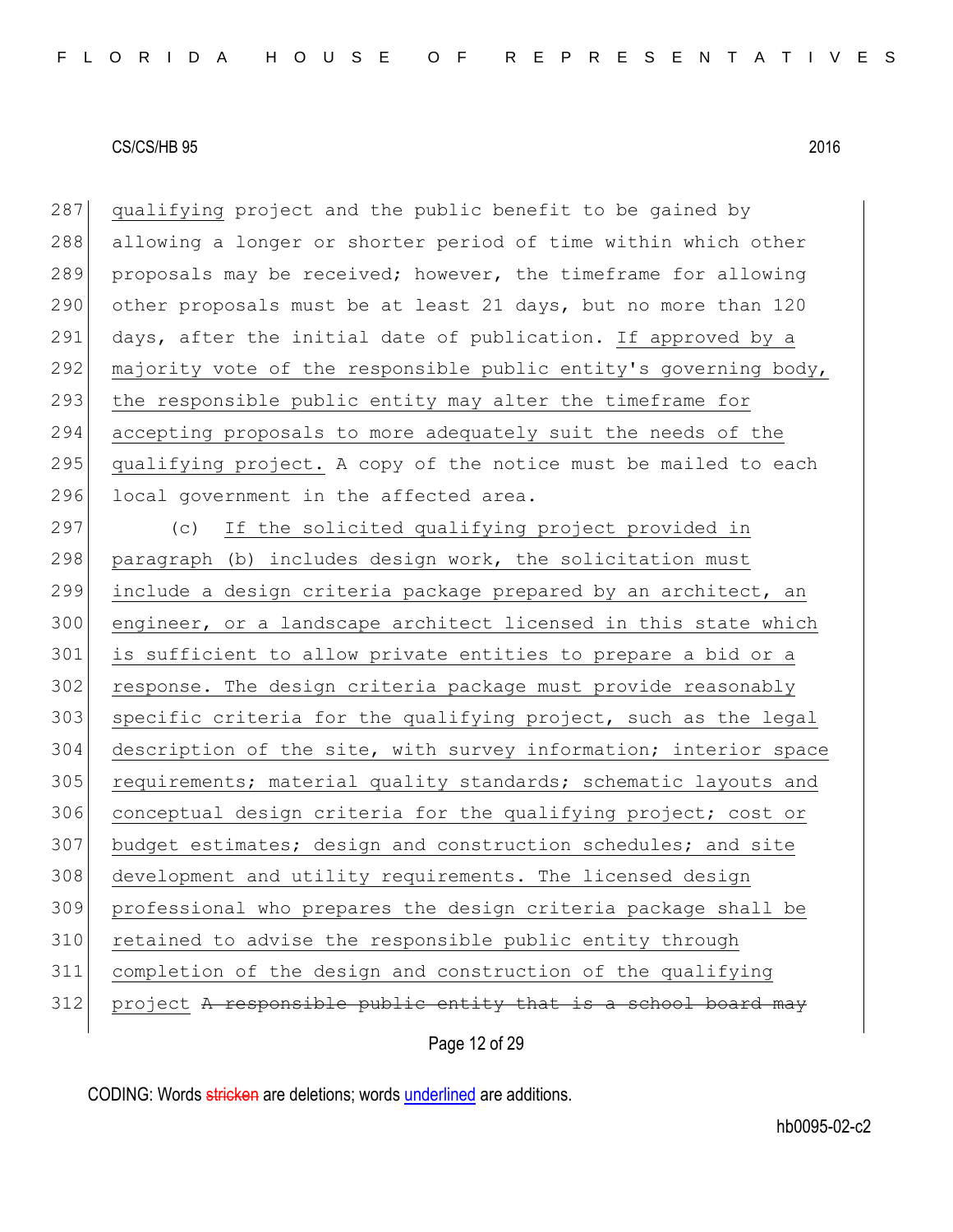313 enter into a comprehensive agreement only with the approval of 314 the local governing body.

 $315$  (d) Before approving a comprehensive agreement approval, 316 the responsible public entity must determine that the proposed 317 project:

318 1. Is in the public's best interest.

319 2. Is for a facility that is owned by the responsible 320 public entity or for a facility for which ownership will be 321 conveyed to the responsible public entity.

322 3. Has adequate safeguards in place to ensure that additional costs or service disruptions are not imposed on the public in the event of material default or cancellation of the comprehensive agreement by the responsible public entity.

326 4. Has adequate safeguards in place to ensure that the 327 responsible public entity or private entity has the opportunity 328 to add capacity to the proposed project or other facilities 329 serving similar predominantly public purposes.

330 5. Will be owned by the responsible public entity upon 331 completion, expiration, or termination of the comprehensive 332| agreement and upon payment of the amounts financed.

 (e) Before signing a comprehensive agreement, the responsible public entity must consider a reasonable finance 335 plan that is consistent with subsection (9)  $\{11\}$ ; the qualifying 336 project cost; revenues by source; available financing; major assumptions; internal rate of return on private investments, if governmental funds are assumed in order to deliver a cost-

## Page 13 of 29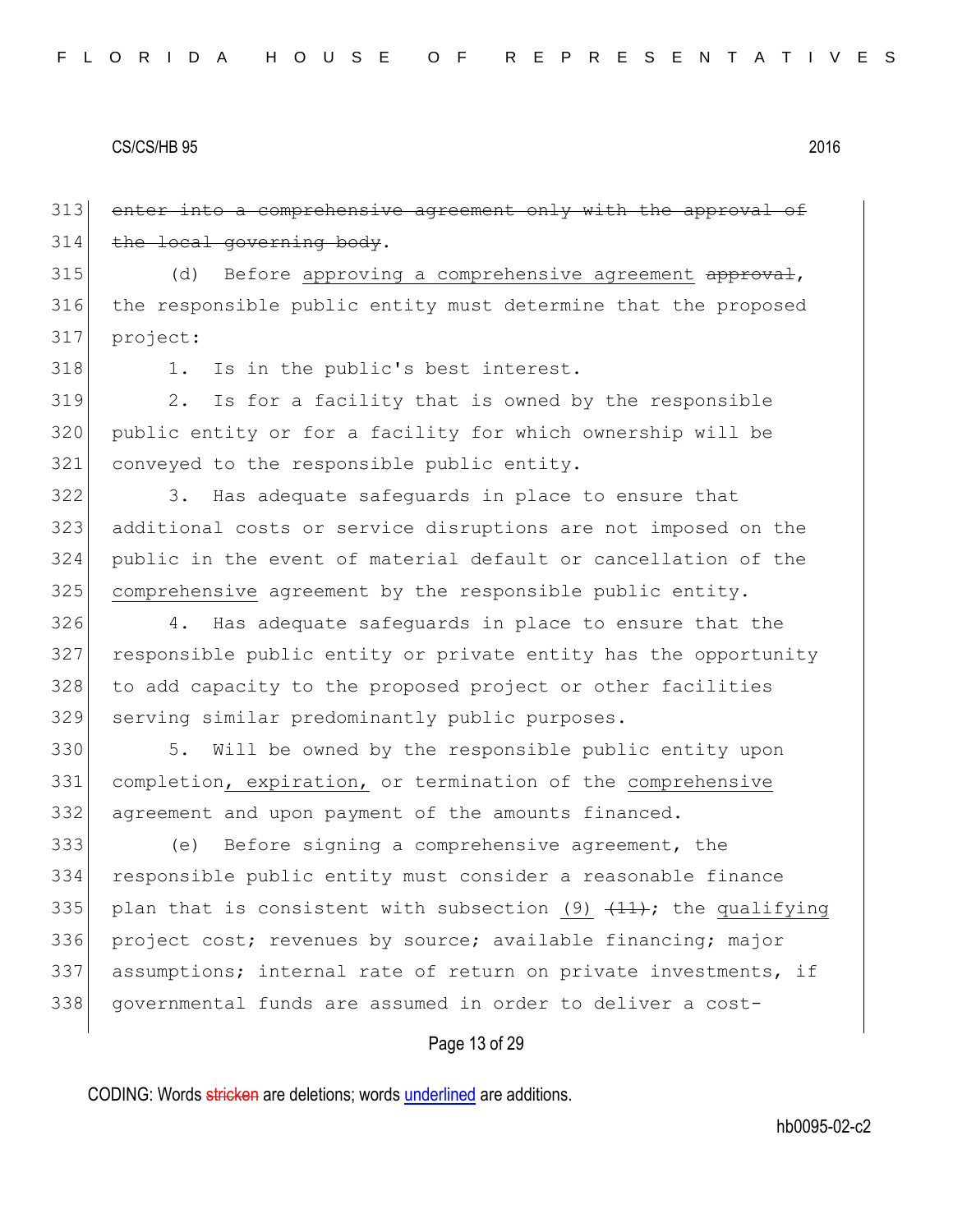feasible project; and a total cash-flow analysis beginning with the implementation of the project and extending for the term of 341 the comprehensive agreement.

 (f) In considering an unsolicited proposal, the responsible public entity may require from the private entity a technical study prepared by a nationally recognized expert with experience in preparing analysis for bond rating agencies. In evaluating the technical study, the responsible public entity 347 may rely upon internal staff reports prepared by personnel familiar with the operation of similar facilities or the advice of external advisors or consultants who have relevant experience.

351 (4)<del>(5)</del> PROJECT APPROVAL REQUIREMENTS.—An unsolicited proposal from a private entity for approval of a qualifying project must be accompanied by the following material and information, unless waived by the responsible public entity:

 (a) A description of the qualifying project, including the conceptual design of the facilities or a conceptual plan for the provision of services, and a schedule for the initiation and 358 completion of the qualifying project.

 (b) A description of the method by which the private entity proposes to secure the necessary property interests that 361 are required for the qualifying project.

 (c) A description of the private entity's general plans 363 for financing the qualifying project, including the sources of the private entity's funds and the identity of any dedicated

## Page 14 of 29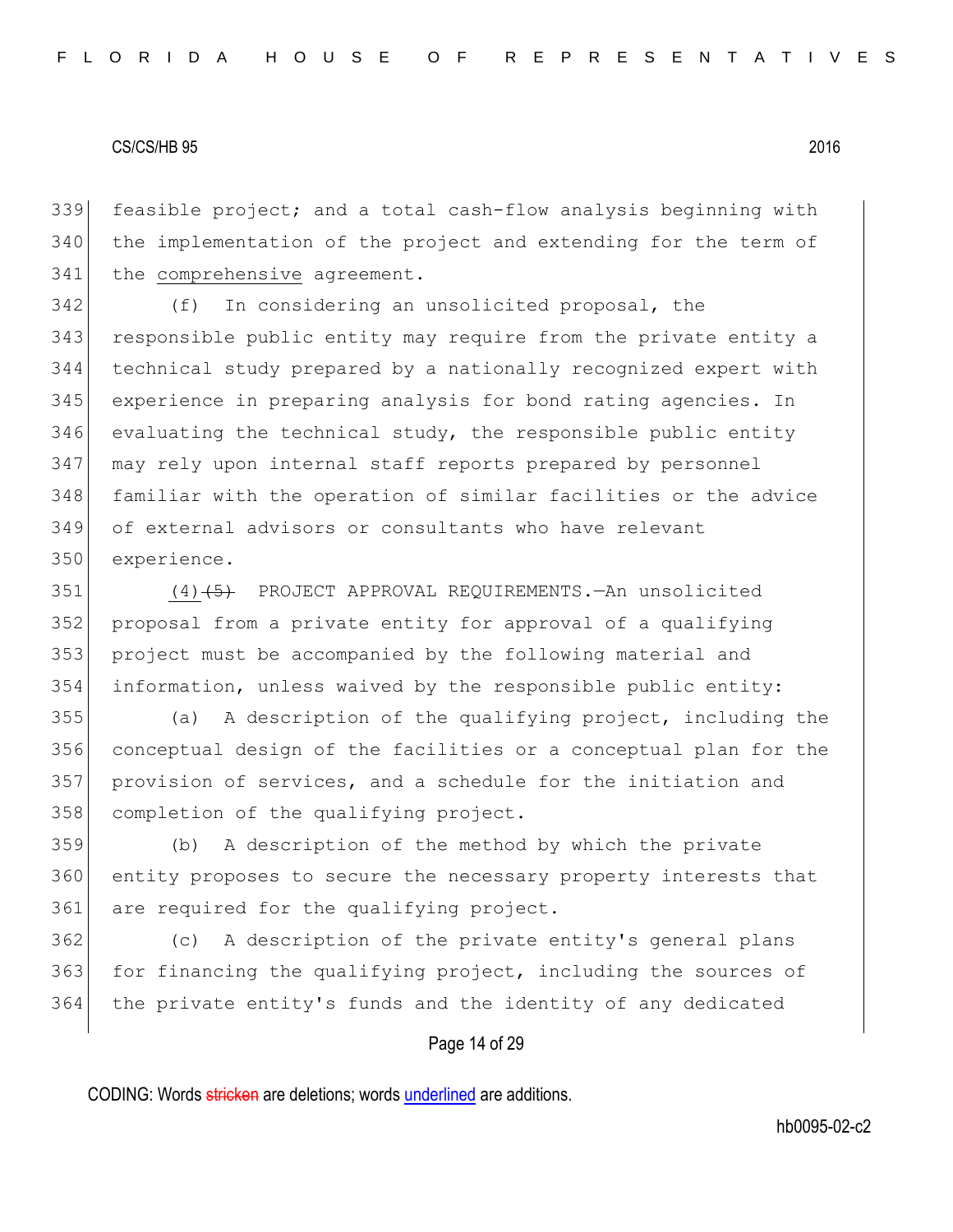Page 15 of 29 365 revenue source or proposed debt or equity investment on behalf 366 of the private entity. 367 (d) The name and address of a person who may be contacted 368 for additional information concerning the proposal. 369 (e) The proposed user fees, lease payments, or other 370 service payments over the term of a comprehensive agreement, and 371 the methodology for and circumstances that would allow changes 372 to the user fees, lease payments, and other service payments 373 over time. 374 (f) Additional material or information that the 375 responsible public entity reasonably requests. 376 377 Any pricing or financial terms included in an unsolicited 378 proposal must be specific as to when the pricing or terms 379 expire. 380 (5)<del>(6)</del> PROJECT QUALIFICATION AND PROCESS. 381 (a) The private entity, or the applicable party or parties 382 of the private entity's team, must meet the minimum standards 383 contained in the responsible public entity's guidelines for 384 qualifying professional services and contracts for traditional 385 procurement projects. 386 (b) The responsible public entity must: 387 1. Ensure that provision is made for the private entity's 388 performance and payment of subcontractors, including, but not 389 limited to, surety bonds, letters of credit, parent company 390 guarantees, and lender and equity partner guarantees. For the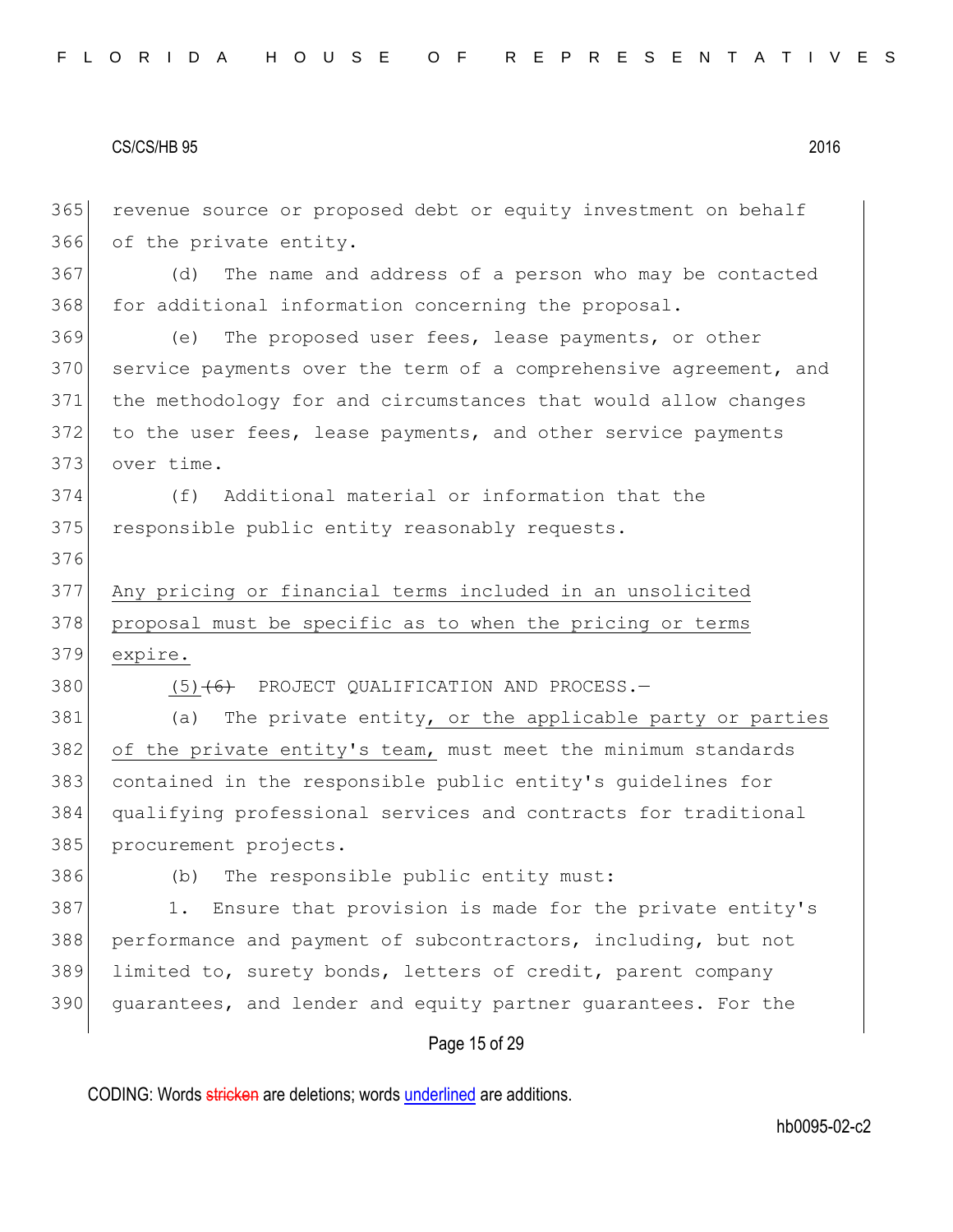components of the qualifying project which involve construction performance and payment, bonds are required and are subject to 393 the recordation, notice, suit limitation, and other requirements of s. 255.05.

395 2. Ensure the most efficient pricing of the security 396 package that provides for the performance and payment of 397 subcontractors.

398 308 3. Ensure that provision is made for the transfer of the 399 private entity's obligations if the comprehensive agreement 400 addresses termination upon is terminated or a material default 401 of the comprehensive agreement occurs.

402 (c) After the public notification period has expired in 403 the case of an unsolicited proposal, the responsible public 404 entity shall rank the proposals received in order of preference. 405 In ranking the proposals, the responsible public entity may 406 consider factors that include, but are not limited to, 407 professional qualifications, general business terms, innovative 408 design techniques or cost-reduction terms, and finance plans. 409 The responsible public entity may then begin negotiations for a 410 comprehensive agreement with the highest-ranked firm. If the 411 responsible public entity is not satisfied with the results of 412 the negotiations, the responsible public entity may terminate 413 negotiations with the proposer and negotiate with the second-414 ranked or subsequent-ranked firms, in the order consistent with 415 this procedure. If only one proposal is received, the 416 responsible public entity may negotiate in good faith, and if

## Page 16 of 29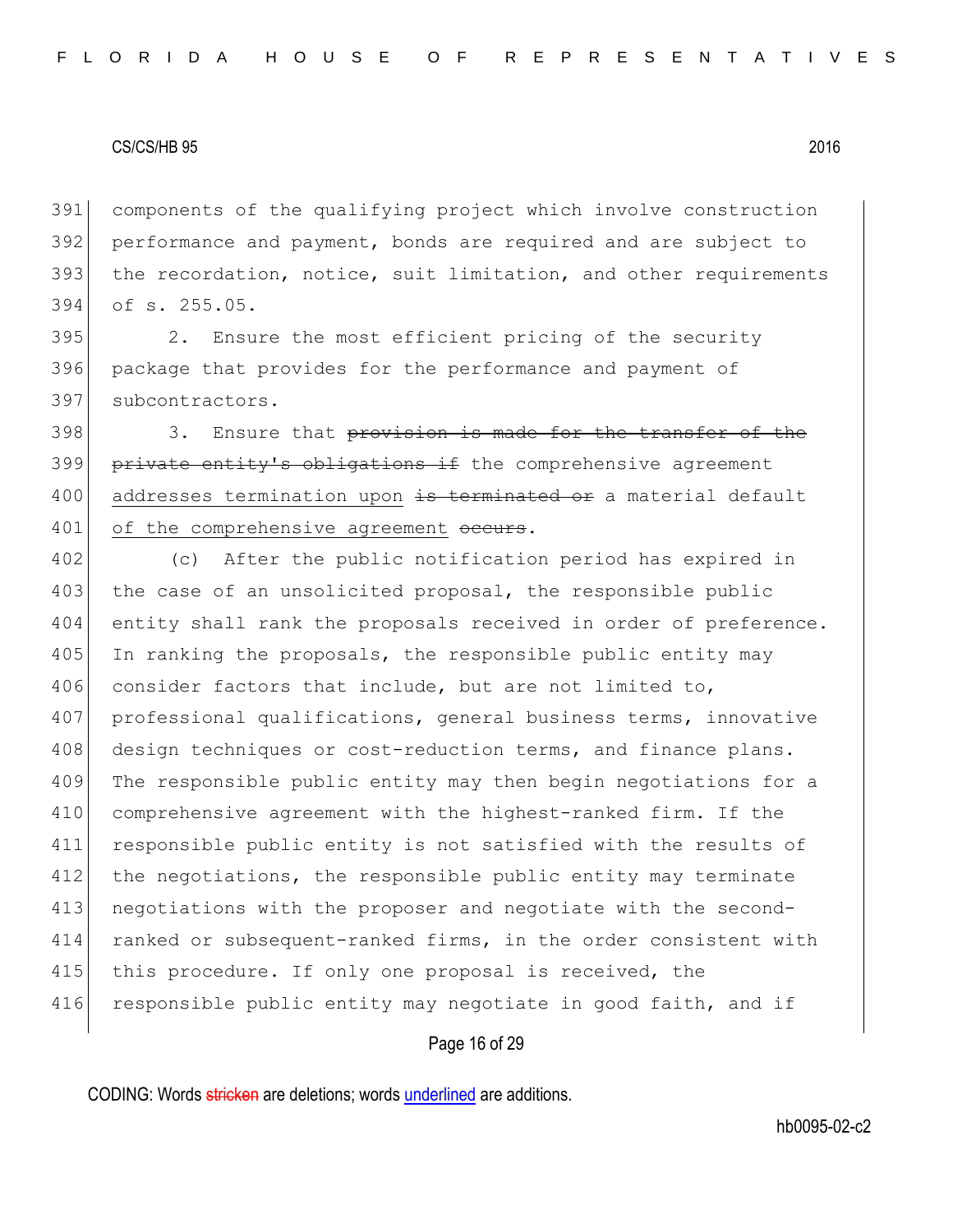417 the responsible public entity is not satisfied with the results 418 of the negotiations, the responsible public entity may terminate 419 negotiations with the proposer. Notwithstanding this paragraph, 420 the responsible public entity may reject all proposals at any 421 point in the process until a contract with the proposer is 422 executed.

423 (d) The responsible public entity shall perform an 424 independent analysis of the proposed public-private partnership 425 which demonstrates the cost-effectiveness and overall public 426 benefit before the procurement process is initiated or before 427 the contract is awarded.

428 (e) The responsible public entity may approve the 429 development or operation of an educational facility, a 430 transportation facility, a water or wastewater management 431 facility or related infrastructure, a technology infrastructure 432 or other public infrastructure, or a government facility needed 433 by the responsible public entity as a qualifying project, or the 434 design or equipping of a qualifying project that is developed or 435 operated, if:

436 1. There is a public need for or benefit derived from a 437 project of the type that the private entity proposes as the 438 qualifying project.

439 2. The estimated cost of the qualifying project is 440 reasonable in relation to similar facilities.

441 3. The private entity's plans will result in the timely 442 acquisition, design, construction, improvement, renovation,

## Page 17 of 29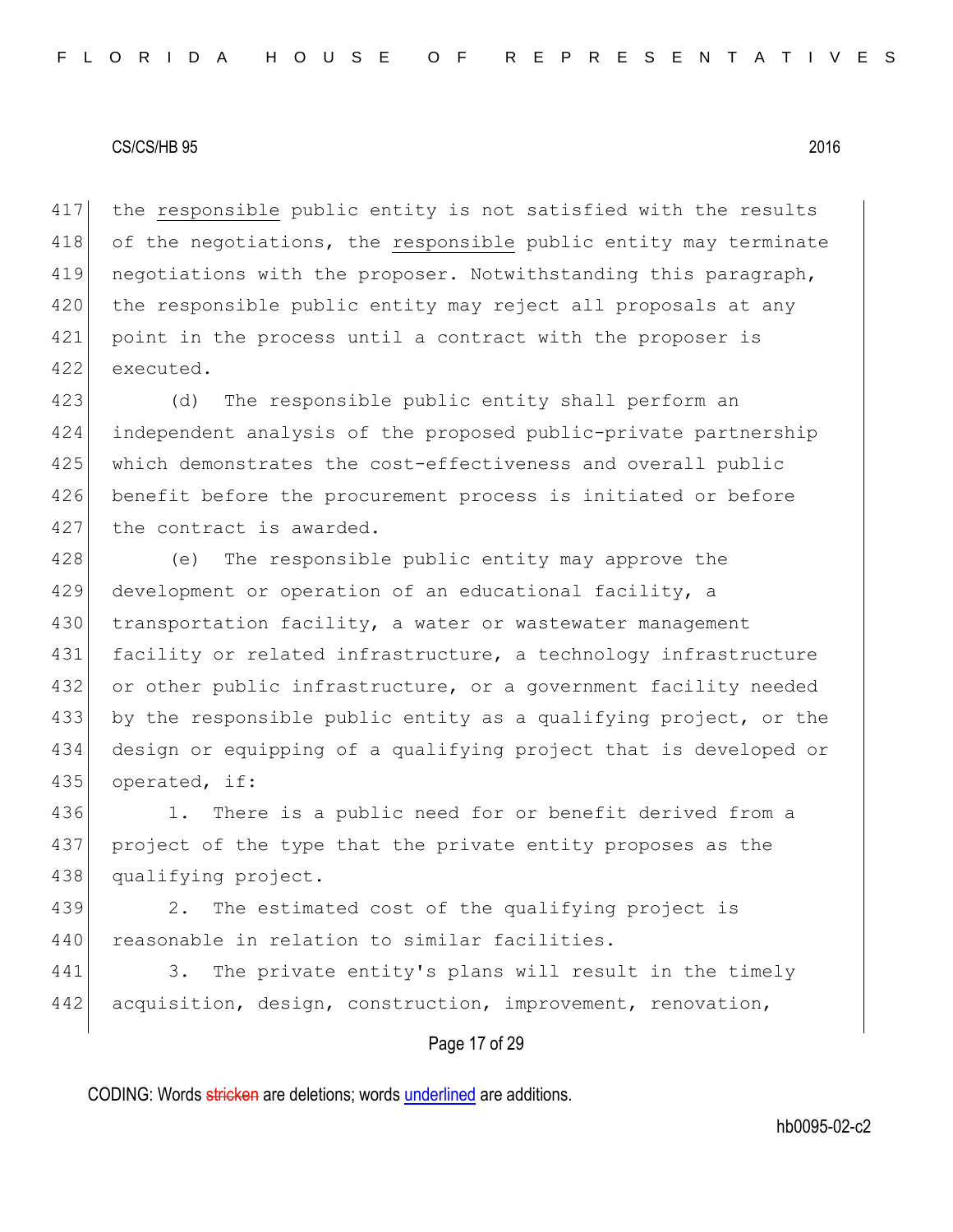443 expansion, equipping, maintenance, or operation of the 444 qualifying project.

445 (f) The responsible public entity may charge a reasonable 446 fee to cover the costs of processing, reviewing, and evaluating 447 the request, including, but not limited to, reasonable attorney 448 fees and fees for financial and technical advisors or 449 consultants and for other necessary advisors or consultants.

 $450$  (q) Upon approval of a qualifying project, the responsible 451 public entity shall establish a date for the commencement of 452 activities related to the qualifying project. The responsible 453 public entity may extend the commencement date.

454 (h) Approval of a qualifying project by the responsible 455 public entity is subject to entering into a comprehensive 456 agreement with the private entity.

457 (7) NOTICE TO AFFECTED LOCAL JURISDICTIONS.

 $458$  (a) The responsible public entity must notify each 459 affected local jurisdiction by furnishing a copy of the proposal 460 to each affected local jurisdiction when considering a proposal 461 for a qualifying project.

462 (b) Each affected local jurisdiction that is not a 463 responsible public entity for the respective qualifying project 464 may, within 60 days after receiving the notice, submit in 465 writing any comments to the responsible public entity and 466 indicate whether the facility is incompatible with the local 467 comprehensive plan, the local infrastructure development plan, 468 the capital improvements budget, any development of regional

Page 18 of 29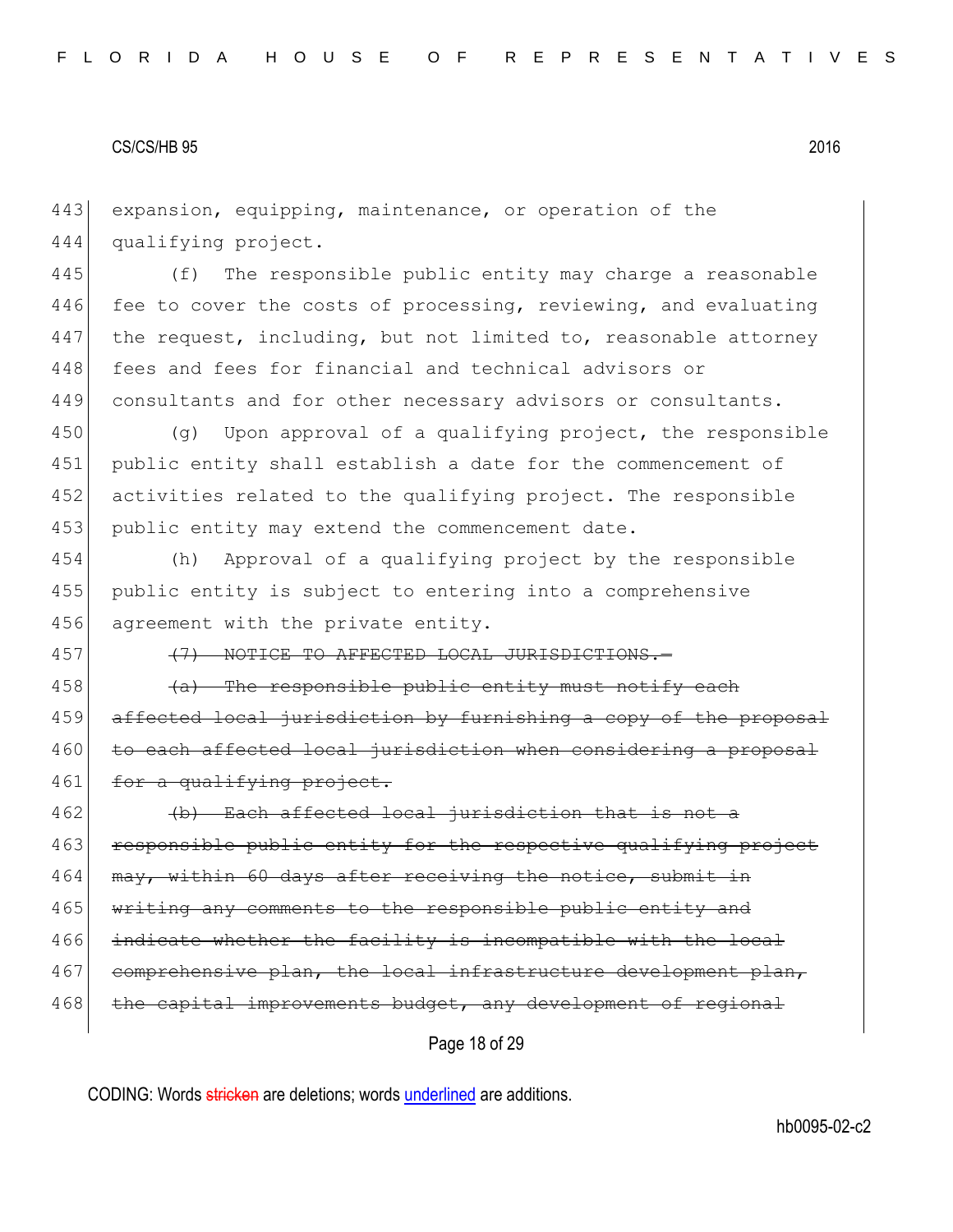469 impact processes or timelines, or other governmental spending 470 plan. The responsible public entity shall consider the comments 471 of the affected local jurisdiction before entering into a 472 comprehensive agreement with a private entity. If an affected 473 local jurisdiction fails to respond to the responsible public 474 entity within the time provided in this paragraph, the 475 | nonresponse is deemed an acknowledgment by the affected local 476 jurisdiction that the qualifying project is compatible with the 477 local comprehensive plan, the local infrastructure development 478 plan, the capital improvements budget, or other governmental 479 spending plan.

480 (6)<del>(8)</del> INTERIM AGREEMENT.—Before or in connection with the 481 negotiation of a comprehensive agreement, the responsible public 482 entity may enter into an interim agreement with the private 483 entity proposing the development or operation of the qualifying 484 project. An interim agreement does not obligate the responsible 485 public entity to enter into a comprehensive agreement. The 486 interim agreement is discretionary with the parties and is not 487 required on a qualifying project for which the parties may 488 proceed directly to a comprehensive agreement without the need 489 for an interim agreement. An interim agreement must be limited 490 to provisions that:

491 (a) Authorize the private entity to commence activities 492 for which it may be compensated related to the proposed 493 qualifying project, including, but not limited to, project 494 planning and development, design, environmental analysis and

## Page 19 of 29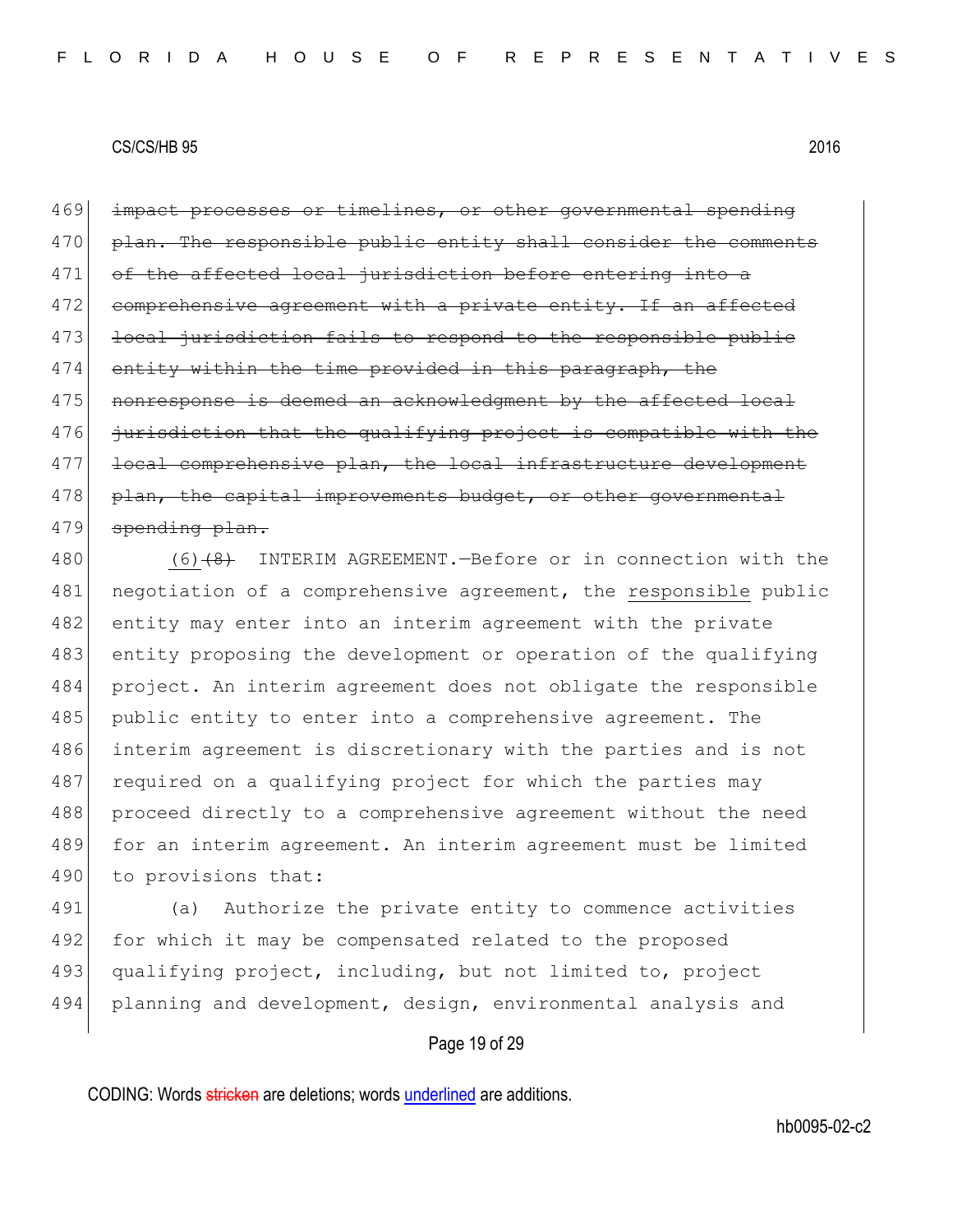495 mitigation, survey, other activities concerning any part of the 496 proposed qualifying project, and ascertaining the availability 497 of financing for the proposed facility or facilities.

498 (b) Establish the process and timing of the negotiation of 499 the comprehensive agreement.

500 (c) Contain such other provisions related to an aspect of 501 the development or operation of a qualifying project that the 502 responsible public entity and the private entity deem 503 appropriate.

504 (7)<del>(9)</del> COMPREHENSIVE AGREEMENT.

505 (a) Before developing or operating the qualifying project, 506 the private entity must enter into a comprehensive agreement 507 with the responsible public entity. The comprehensive agreement 508 must provide for:

509 1. Delivery of performance and payment bonds, letters of 510 credit, or other security acceptable to the responsible public 511 entity in connection with the development or operation of the 512 qualifying project in the form and amount satisfactory to the 513 responsible public entity. For the components of the qualifying 514 project which involve construction, the form and amount of the 515 bonds must comply with s. 255.05.

516 2. Review of the design for the qualifying project by the 517 responsible public entity and, if the design conforms to 518 standards acceptable to the responsible public entity, the 519 approval of the responsible public entity. This subparagraph 520 does not require the private entity to complete the design of

## Page 20 of 29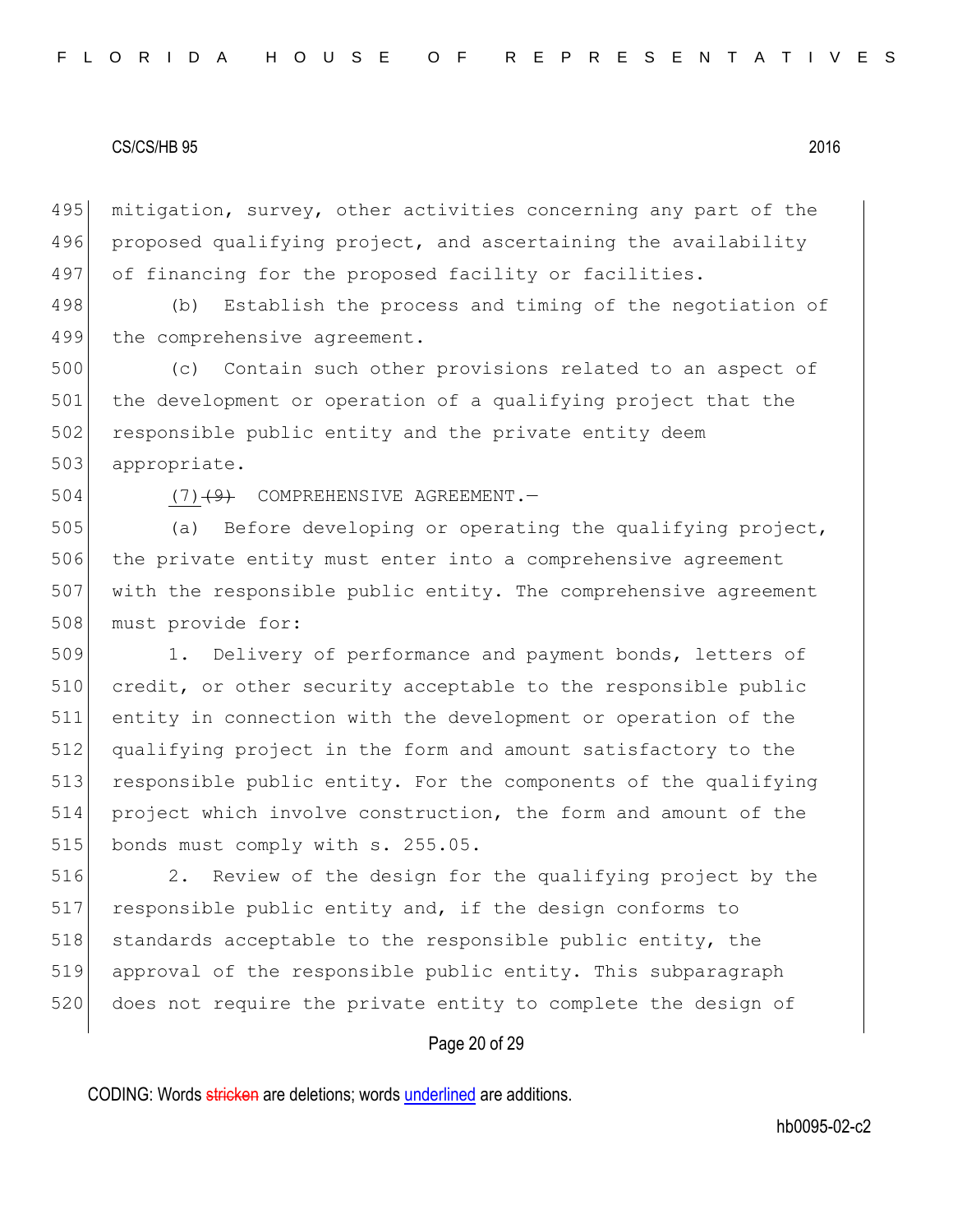the qualifying project before the execution of the comprehensive agreement.

523 3. Inspection of the qualifying project by the responsible public entity to ensure that the private entity's activities are acceptable to the responsible public entity in accordance with 526 the comprehensive agreement.

527 4. Maintenance of a policy of public liability insurance, a copy of which must be filed with the responsible public entity and accompanied by proofs of coverage, or self-insurance, each 530 in the form and amount satisfactory to the responsible public entity and reasonably sufficient to ensure coverage of tort liability to the public and employees and to enable the 533 continued operation of the qualifying project.

 5. Monitoring by the responsible public entity of the maintenance practices to be performed by the private entity to 536 ensure that the qualifying project is properly maintained.

 6. Periodic filing by the private entity of the appropriate financial statements that pertain to the qualifying project.

 7. Procedures that govern the rights and responsibilities of the responsible public entity and the private entity in the course of the construction and operation of the qualifying project and in the event of the termination of the comprehensive agreement or a material default by the private entity. The procedures must include conditions that govern the assumption of 546 the duties and responsibilities of the private entity by an

## Page 21 of 29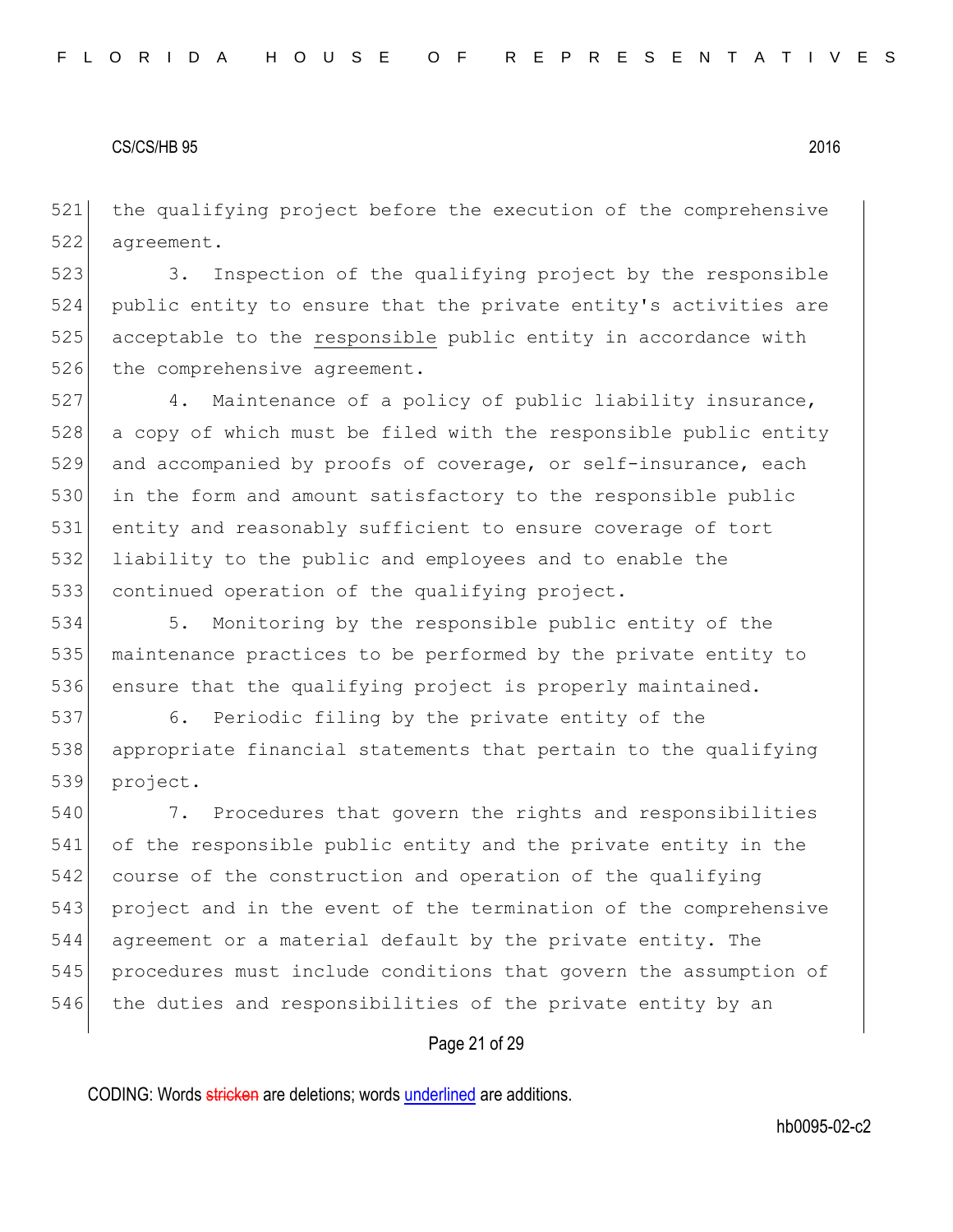547 entity that funded, in whole or part, the qualifying project or 548 by the responsible public entity, and must provide for the 549 transfer or purchase of property or other interests of the 550 private entity by the responsible public entity.

551 8. Fees, lease payments, or service payments. In 552 negotiating user fees, the fees must be the same for persons 553 using the facility under like conditions and must not materially 554 discourage use of the qualifying project. The execution of the 555 comprehensive agreement or a subsequent amendment is conclusive 556 evidence that the fees, lease payments, or service payments 557 provided for in the comprehensive agreement comply with this 558 section. Fees or lease payments established in the comprehensive 559 agreement as a source of revenue may be in addition to, or in 560 lieu of, service payments.

561 9. Duties of the private entity, including the terms and 562 conditions that the responsible public entity determines serve 563 the public purpose of this section.

564 (b) The comprehensive agreement may include:

565 1. An agreement by the responsible public entity to make 566 grants or loans to the private entity from amounts received from 567 the federal, state, or local government or an agency or 568 instrumentality thereof.

569 2. A provision under which each entity agrees to provide 570 notice of default and cure rights for the benefit of the other 571 entity, including, but not limited to, a provision regarding 572 unavoidable delays.

## Page 22 of 29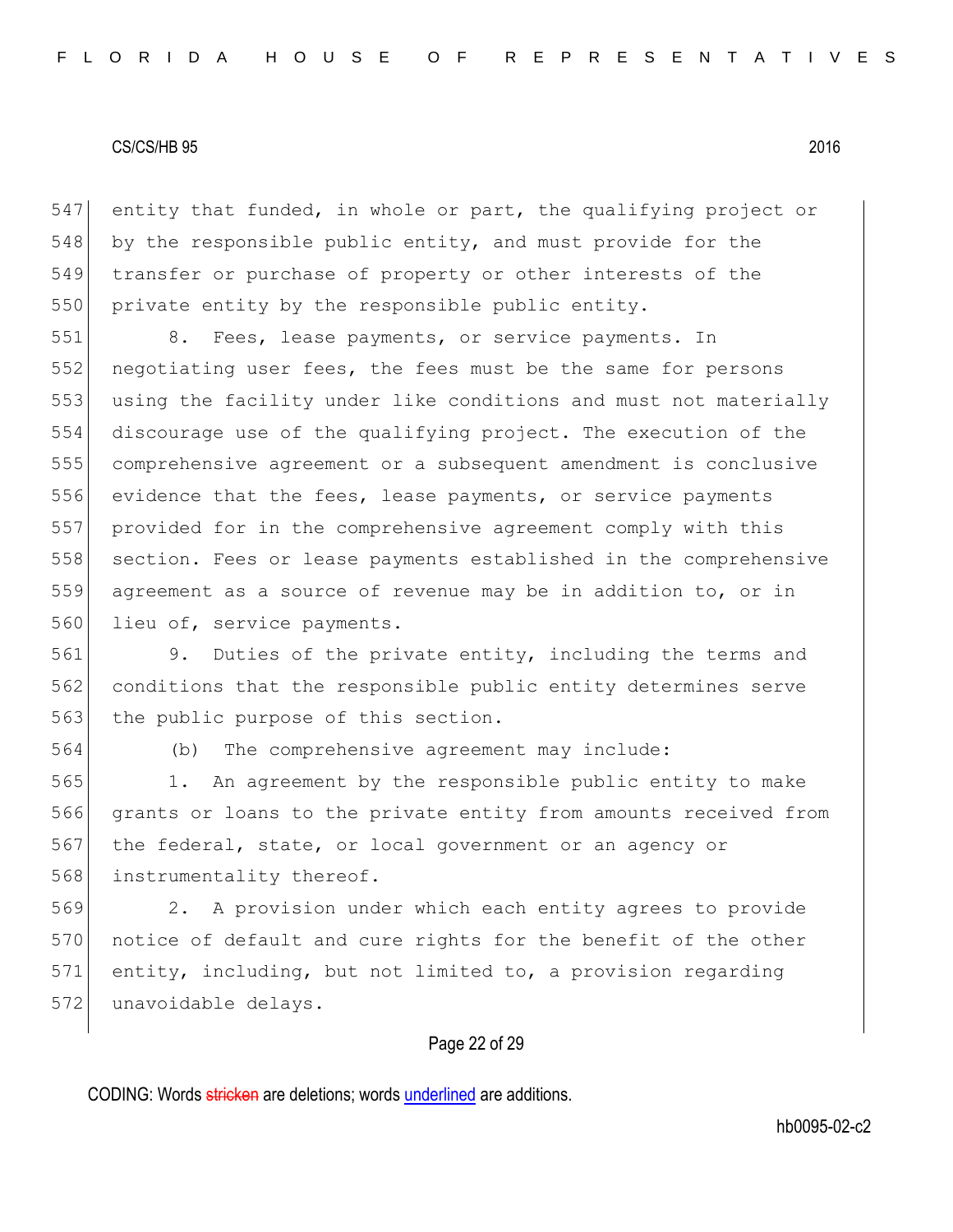| 573 | 3. A provision that terminates the authority and duties of       |
|-----|------------------------------------------------------------------|
| 574 | the private entity under this section and dedicates the          |
| 575 | qualifying project to the responsible public entity or, if the   |
| 576 | qualifying project was initially dedicated by an affected local  |
| 577 | jurisdiction, to the affected local jurisdiction for public use. |
| 578 | $(8)$ $(10)$ FEES.-A comprehensive An agreement entered into     |
| 579 | pursuant to this section may authorize the private entity to     |
| 580 | impose fees to members of the public for the use of the          |
| 581 | facility. The following provisions apply to the comprehensive    |
| 582 | agreement:                                                       |
| 583 | The responsible public entity may develop new<br>(a)             |
| 584 | facilities or increase capacity in existing facilities through a |
| 585 | comprehensive agreement with a private entity agreements with    |
| 586 | public-private partnerships.                                     |
| 587 | The comprehensive public-private partnership agreement<br>(b)    |
| 588 | must ensure that the facility is properly operated, maintained,  |
| 589 | or improved in accordance with standards set forth in the        |
| 590 | comprehensive agreement.                                         |
| 591 | The responsible public entity may lease existing fee-<br>(C)     |
| 592 | for-use facilities through a comprehensive public-private        |
| 593 | partnership agreement.                                           |
| 594 | Any revenues must be authorized by and applied in the<br>(d)     |
| 595 | manner set forth in regulated by the responsible public entity   |
| 596 | pursuant to the comprehensive agreement.                         |
| 597 | A negotiated portion of revenues from fee-generating<br>(e)      |
| 598 | uses may must be returned to the responsible public entity over  |
|     | Page 23 of 29                                                    |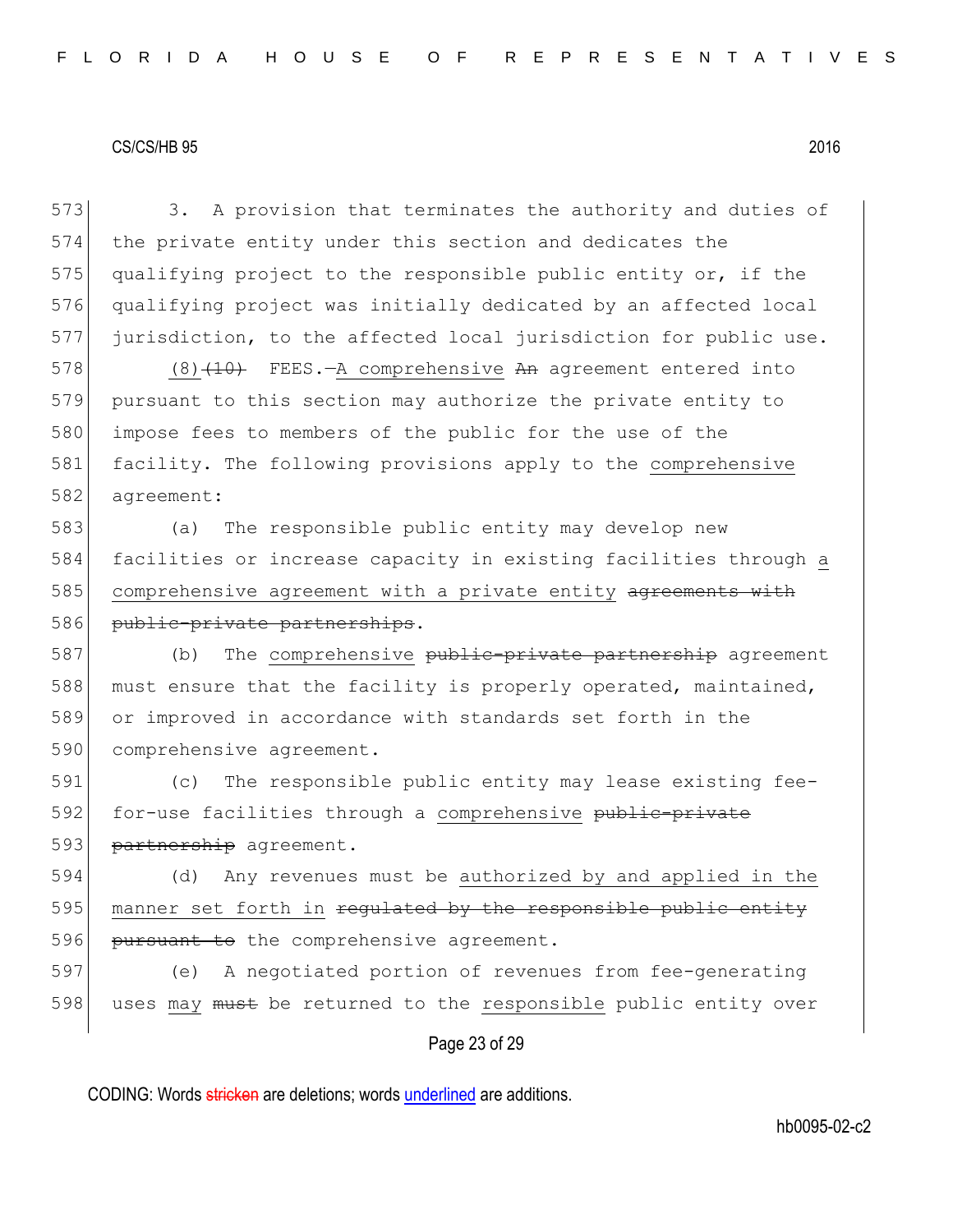599 the life of the comprehensive agreement.

600 (9)  $(11)$  FINANCING.

601 (a) A private entity may enter into a private-source 602 financing agreement between financing sources and the private 603 entity. A financing agreement and any liens on the property or 604 facility must be paid in full at the applicable closing that 605 transfers ownership or operation of the facility to the 606 responsible public entity at the conclusion of the term of the 607 comprehensive agreement.

608 (b) The responsible public entity may lend funds to 609 private entities that construct projects containing facilities 610 that are approved under this section.

611 (c) The responsible public entity may use innovative 612 finance techniques associated with a public-private partnership 613 under this section, including, but not limited to, federal loans 614 as provided in Titles 23 and 49 C.F.R., commercial bank loans, 615 and hedges against inflation from commercial banks or other 616 private sources. In addition, the responsible public entity may 617 provide its own capital or operating budget to support a 618 qualifying project. The budget may be from any legally 619 permissible funding sources of the responsible public entity, 620 including the proceeds of debt issuances. A responsible public 621 entity may use the model financing agreement provided in s. 622 489.145(6) for its financing of a facility owned by a 623 responsible public entity. A financing agreement may not require 624 the responsible public entity to indemnify the financing source,

## Page 24 of 29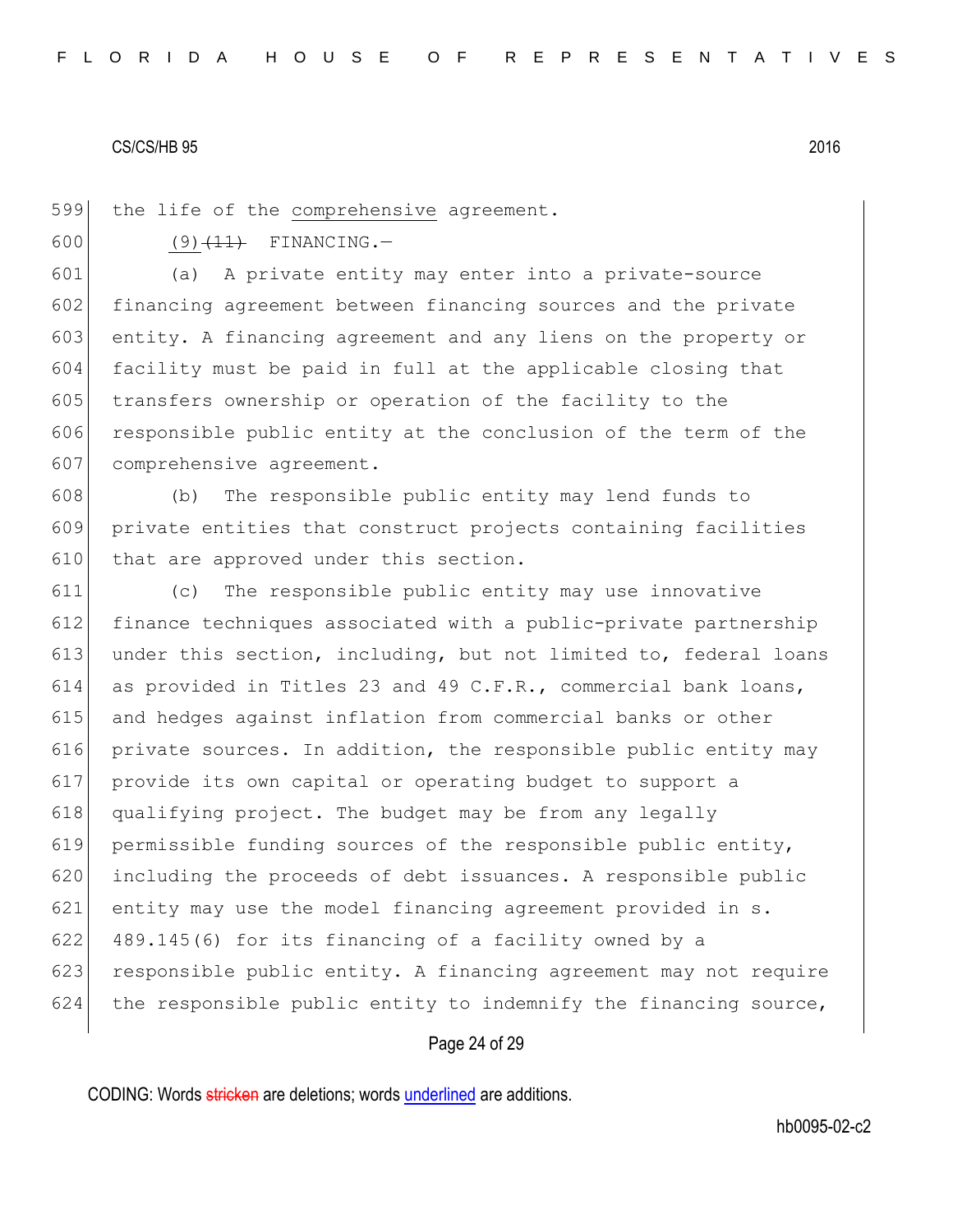625 subject the responsible public entity's facility to liens in 626 violation of s. 11.066(5), or secure financing of by the 627 responsible public entity by a mortgage on, or security interest 628 in, the real or tangible personal property of the responsible 629 public entity in a manner that could result in the loss of the 630 fee ownership of the property by the responsible public entity 631 with a pledge of security interest, and any such provision is 632 void.

633  $\left( d \right)$  A responsible public entity shall appropriate on a  $634$  priority basis as required by the comprehensive agreement a  $635$  contractual payment obligation, annual or otherwise, from the 636 enterprise or other government fund from which the qualifying 637 projects will be funded. This required payment obligation must 638 be appropriated before other noncontractual obligations payable 639 from the same enterprise or other government fund.

- 640 (10) $\left(12\right)$  POWERS AND DUTIES OF THE PRIVATE ENTITY.
- 641 (a) The private entity shall:

642 1. Develop or operate the qualifying project in a manner 643 that is acceptable to the responsible public entity in 644 accordance with the provisions of the comprehensive agreement.

645 2. Maintain, or provide by contract for the maintenance or 646 improvement of, the qualifying project if required by the 647 comprehensive agreement.

648 3. Cooperate with the responsible public entity in making 649 best efforts to establish interconnection between the qualifying 650 project and any other facility or infrastructure as requested by

## Page 25 of 29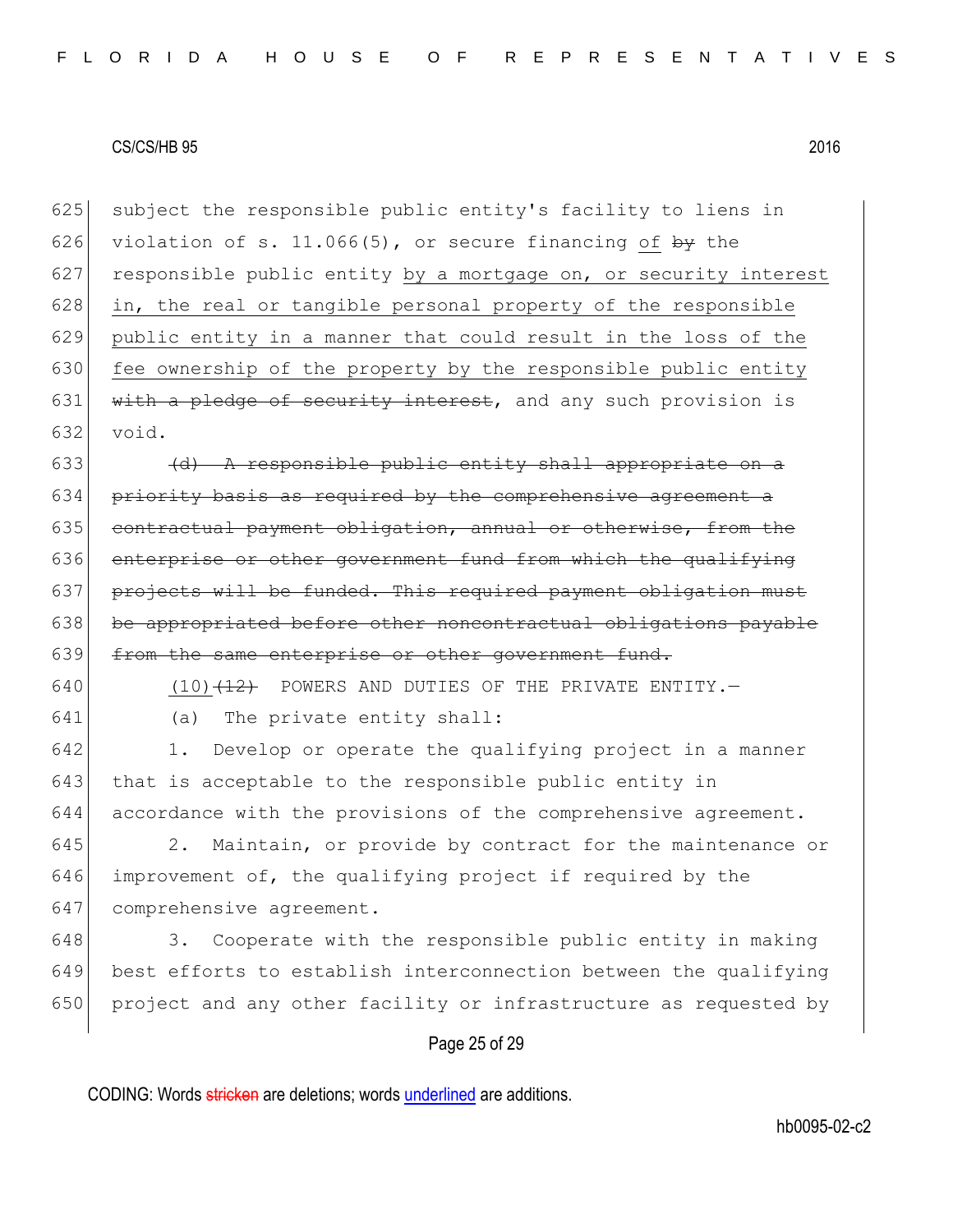651 the responsible public entity in accordance with the provisions 652 of the comprehensive agreement.

653 4. Comply with the comprehensive agreement and any lease 654 or service contract.

655 (b) Each private facility that is constructed pursuant to 656 this section must comply with the requirements of federal, 657 state, and local laws; state, regional, and local comprehensive 658 plans; the responsible public entity's rules, procedures, and 659 standards for facilities; and such other conditions that the 660 responsible public entity determines to be in the public's best 661 interest and that are included in the comprehensive agreement.

662 (c) The responsible public entity may provide services to 663 the private entity. An agreement for maintenance and other 664 services entered into pursuant to this section must provide for 665 full reimbursement for services rendered for qualifying 666 projects.

 (d) A private entity of a qualifying project may provide additional services for the qualifying project to the public or to other private entities if the provision of additional 670 services does not impair the private entity's ability to meet its commitments to the responsible public entity pursuant to the 672 comprehensive agreement.

 $(11)$   $(13)$  EXPIRATION OR TERMINATION OF AGREEMENTS. - Upon the expiration or termination of a comprehensive agreement, the 675 responsible public entity may use revenues from the qualifying project to pay current operation and maintenance costs of the

## Page 26 of 29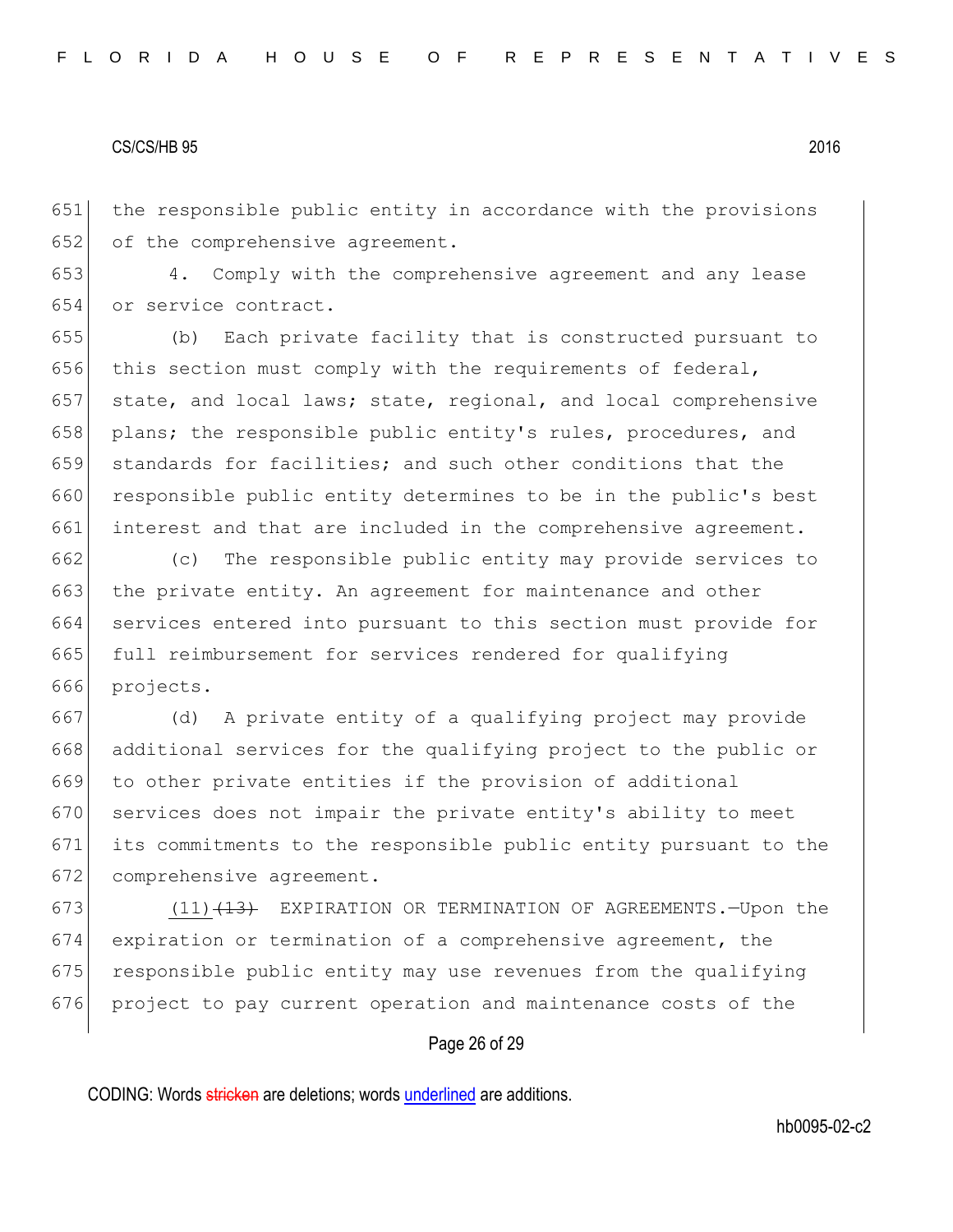qualifying project. If the private entity materially defaults under the comprehensive agreement, the compensation that is otherwise due to the private entity is payable to satisfy all 680 financial obligations to investors and lenders on the qualifying project in the same way that is provided in the comprehensive 682 agreement or any other agreement involving the qualifying project, if the costs of operating and maintaining the qualifying project are paid in the normal course. Revenues in 685 excess of the costs for operation and maintenance costs may be paid to the investors and lenders to satisfy payment obligations under their respective agreements. A responsible public entity may terminate with cause and without prejudice a comprehensive agreement and may exercise any other rights or remedies that may be available to it in accordance with the provisions of the comprehensive agreement. The full faith and credit of the 692 responsible public entity may not be pledged to secure the 693 financing of the private entity. The assumption of the development or operation of the qualifying project does not obligate the responsible public entity to pay any obligation of 696 the private entity from sources other than revenues from the qualifying project unless stated otherwise in the comprehensive agreement.

699  $(12)$   $(14)$  SOVEREIGN IMMUNITY. This section does not waive 700 the sovereign immunity of a responsible public entity, an 701 affected local jurisdiction, or an officer or employee thereof 702 with respect to participation in, or approval of, any part of a

## Page 27 of 29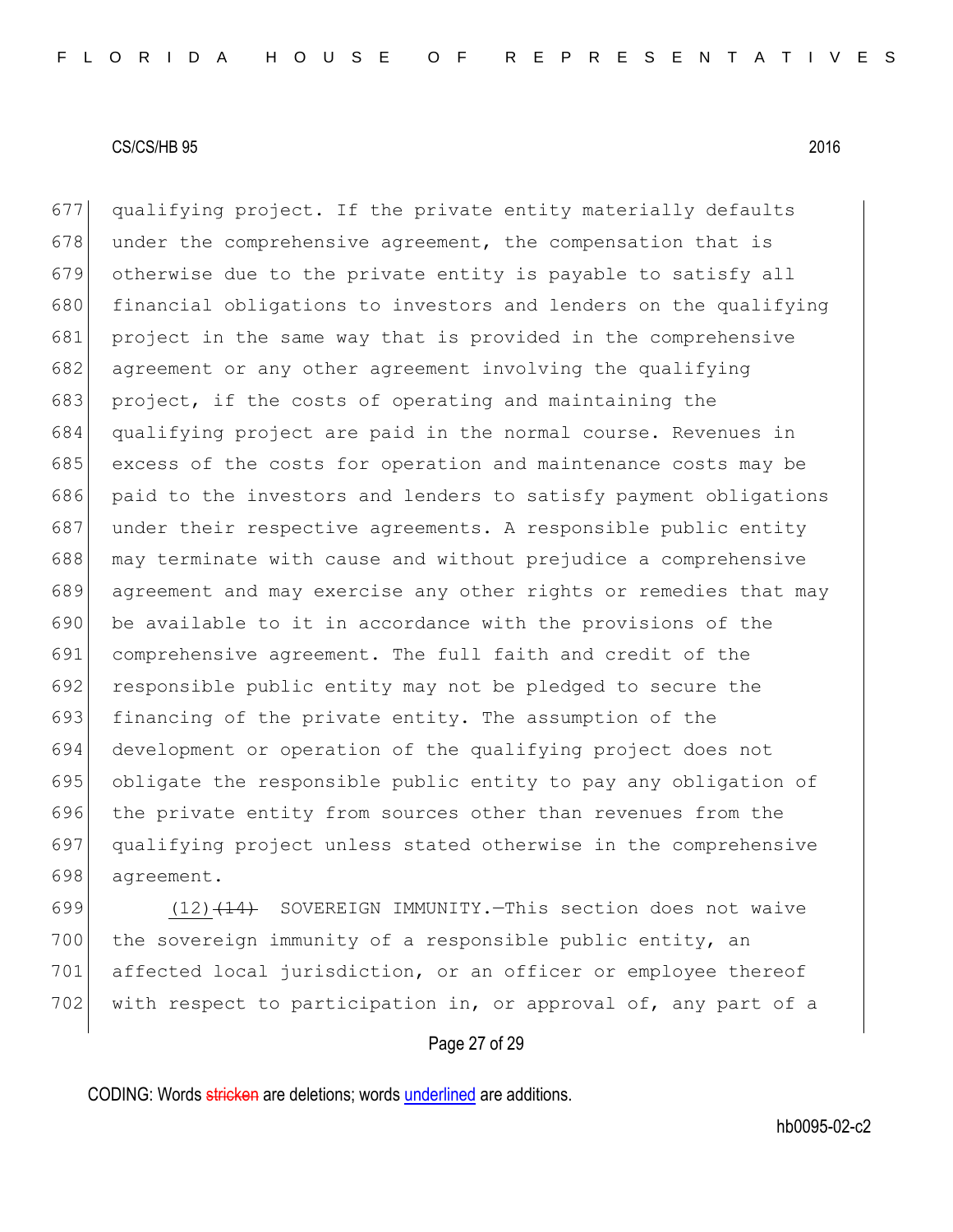qualifying project or its operation, including, but not limited to, interconnection of the qualifying project with any other infrastructure or project. A county or municipality in which a qualifying project is located possesses sovereign immunity with respect to the project, including, but not limited to, its 708 design, construction, and operation.

709 (13) DEPARTMENT OF MANAGEMENT SERVICES.-

 (a) A responsible public entity may provide a copy of its comprehensive agreement to the Department of Management 712 Services. A responsible public entity must redact any confidential or exempt information from the copy of the comprehensive agreement before providing it to the Department of 715 Management Services.

 (b) The Department of Management Services may accept and maintain copies of comprehensive agreements received from 718 responsible public entities for the purpose of sharing comprehensive agreements with other responsible public entities.

720 (c) This subsection does not require a responsible public 721 entity to provide a copy of its comprehensive agreement to the 722 Department of Management Services.

723  $(14)$   $(15)$  CONSTRUCTION.

724 (a) This section shall be liberally construed to 725 effectuate the purposes of this section.

726 (b) This section shall be construed as cumulative and 727 supplemental to any other authority or power vested in or 728 exercised by the governing body board of a county, municipality,

Page 28 of 29